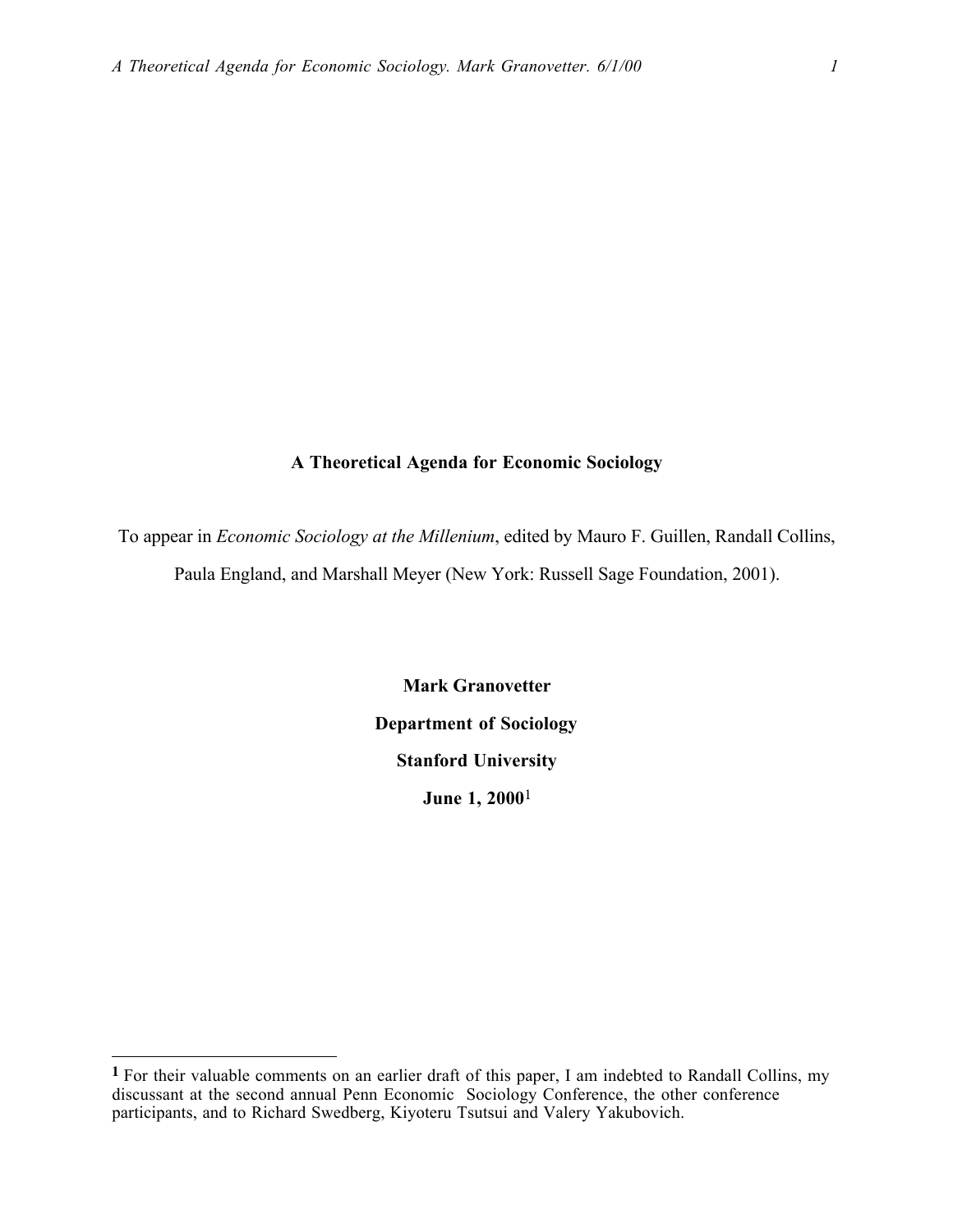### **INTRODUCTION**

Economic sociology is no longer a novelty. Born in the late 19th century and reborn in the 1970s, it has produced a long run of exciting studies and promising leads.**<sup>2</sup>** As the century turns, it is timely to look beyond our accumulation of important empirical studies and reassess what theoretical agenda a structural economic sociology might pursue, and where this agenda fits with the main concerns of sociology and economics.

In doing so, we should keep in mind that the production and distribution of goods and services is just one institutional complex of activities, and that the arguments appropriate to them should have some generic similarity to arguments we might develop to explain political action, science and knowledge, family and kinship, and other persistent social patterns. Thinking about how the sociology of the economy is similar to and different from that of other institutions helps us see what kinds of arguments will work best.

# **INCENTIVES, INDIVIDUALS, CONTEXT AND HISTORY**

We may begin by asking what is distinctive about economic sociology as a way to explain the economy. In part this depends on one's concept of "distinctive". One way analysis of the economy is different from that of some other institutions is that it is largely dominated by a particular academic discipline, economics, which is focused theoretically on concepts of rational or instrumental action, and where "methodological individualism" roots all explanation in the activity of concrete persons. Though sociology should develop its own agenda and argument, rather than react to neoclassical economic analysis, concepts can be sharpened by clarifying where they stand in relation to those developed by economists. A unified theory should build on what both have accomplished.

I argue that there are two very general ways in which the instrumental-reductionist vision is theoretically incomplete, that suggest what distinctive explanatory improvements economic sociology can offer. The first is that any account of human interaction which limits explanation to *individual* interests abstracts away from fundamental aspects of *relationships* which characterize

**<sup>2</sup>** See Granovetter 1990 for a more detailed historical account.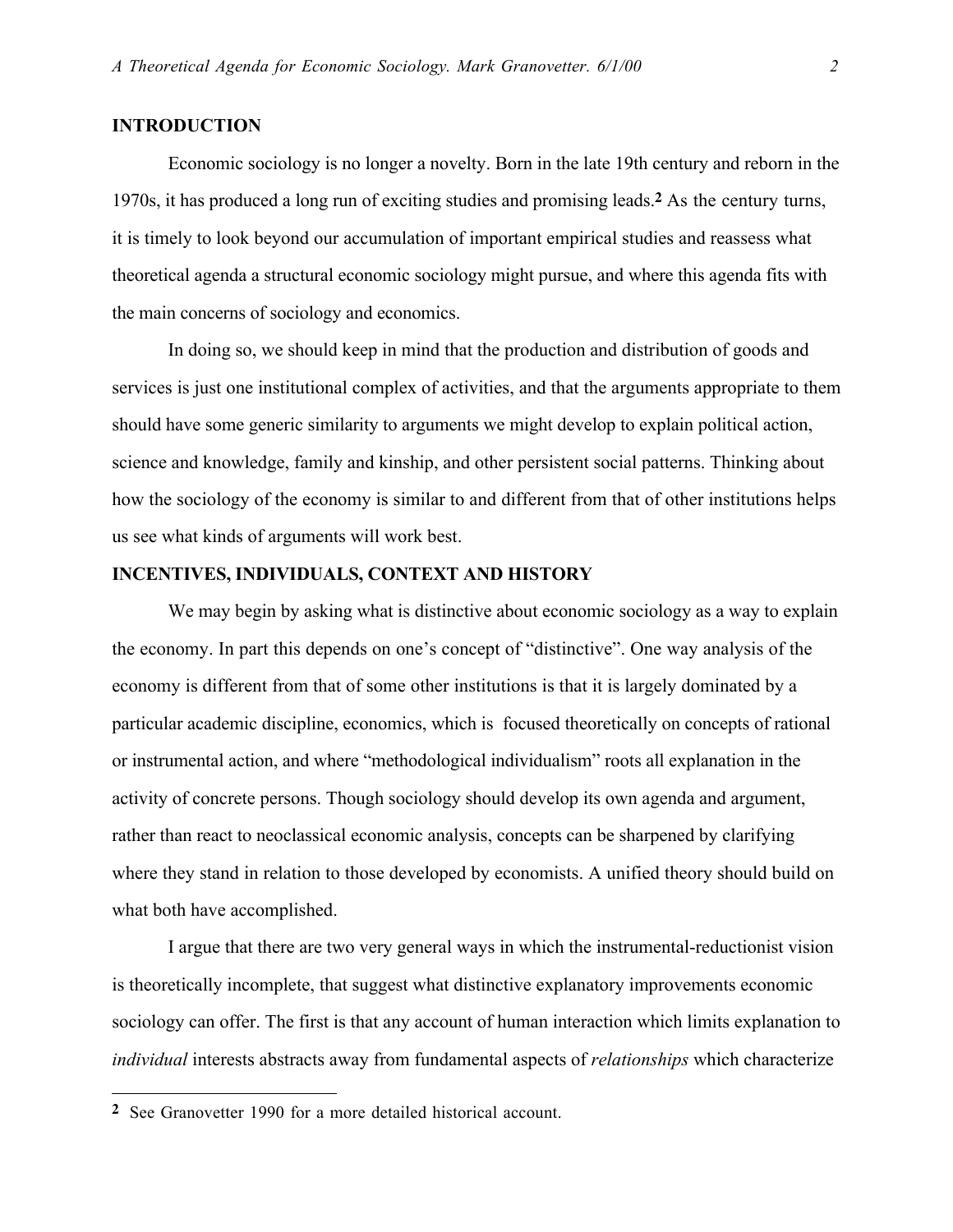economic as well as any other action. In particular, horizontal relationships may involve trust and cooperation, and vertical relationships power and compliance, well beyond what individuals' incentives can explain. Trust and power drive a wedge between interests and action. And this happens in part because norms and identities result from and structure interaction in cognitive and emotional ways that escape reduction to self-interest, and indeed are key in actors' definitions of what their interests are.

The second problem for reductionist accounts is that even though we see some spaces where one may adequately explain outcomes by a purely interest-driven model, there is rarely any simple reduction to individual action that can explain how such spaces evolved as they did, with the constraints and incentives that individuals find themselves acting out (cf. my exchange with Gibbons in Granovetter 1999, or such accounts as Padgett and Ansell 1993). In fact, this is a corollary to a more general argument that action driven by interests as well as that driven by trust or power, occur and have outcomes in ways determined by larger contexts than those in which they are located. I mention the situation of interest-driven behavior first only because it is more typically analyzed as context-free.

This second point does not privilege structure over agency, as individuals who find themselves in situations determined by forces beyond their control, and often far beyond their lifespan, may nevertheless turn these situations to advantage and make a deep imprint on future actions and institutions. For example, though it was quite late in the game before Cosimo de Medici could "suddenly apprehend the political capacity of the social network machine that lay at his fingertips" (Padgett and Ansell 1993: 1264), which he had done little to create, once he did, he dramatically changed the course of Florentine history for many generations.

In practice, these two problems typically occur in the same cases, and though one should separate them analytically, it is hard and somewhat artificial to do so for any particular instance, and I do not succeed very well at it in what follows. But I will try to focus first on the mixed sources of action within confined social spaces of the sort that White (1992) referred to as "molecules", before moving in the following section to how such molecules are constituted.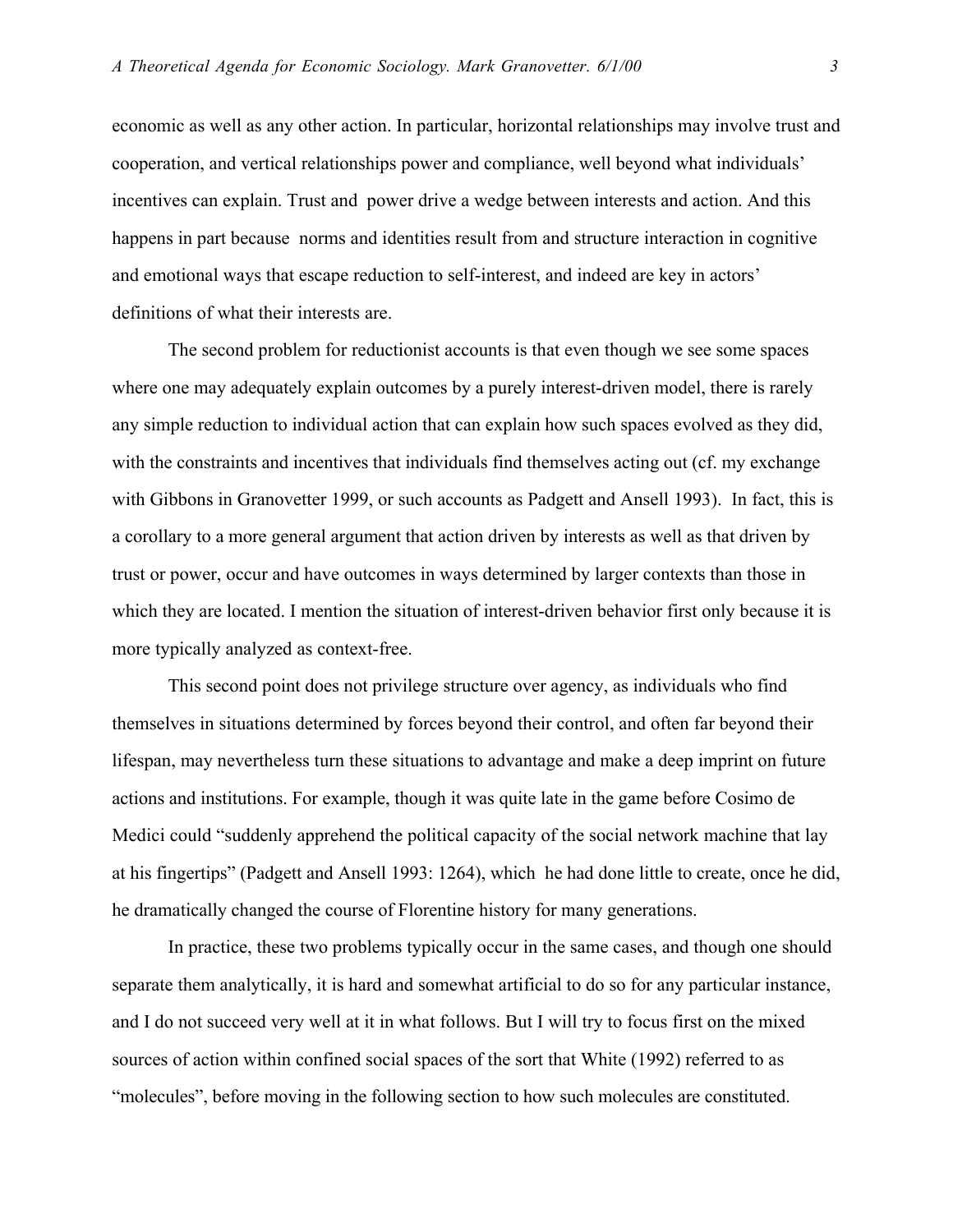## **MIXED SOURCES OF ACTION IN SOCIAL SPACES**

To illustrate the first point -- inadequacy of a purely interest-based argument -- I begin with information flow. Economic sociology has made major contributions to understanding this flow through social networks in labor markets, and within and between organizations (e.g. Granovetter 1973, 1995; Burt 1992). One way to apply this understanding is to adapt it for instrumental argument about how best to manage one's networks. Not only economists, but also sociologists such as Boorman (1975, on investing in weak ties), and Burt (1992, on the use of "structural holes") have done so. These models follow a rational choice approach to understand information flow through social networks, and make contributions that are valuable but not wholly distinctive from that of economics.

But even for this apparently tractable case, it is difficult to stay within a simple framework of instrumental rationality. My study of job information flow (1995), for example, made clear that it is often profoundly misleading to think of the acquisition of such information as the result of "investment" in contacts. One reason for this is well stated in Blau's discussion of "social exchange": he points out that positive responses from another are rewarding only insofar as the recipient does not think they are *meant* to be (Blau 1963: 62). People want sociability and hope to be liked, approved and admired by others. Insincere approval is better than none (as those who encourage sycophants well know), but pales in comparison to approval without ulterior motive. Though some "investors" in social relations may achieve great skill in simulating sincerity, as shown by the success of "confidence rackets", the desire of recipients for true approval, and the vigilance of most in ferreting out its opposite, sharply bound the role of calculated instrumentality in social life.

So economic sociology can make a first contribution to understanding the economy by calling attention to the mixture of economic and social motives that people pursue while engaged in production, consumption or distribution.**<sup>3</sup>** But there is more to say here, that involves the

**<sup>3</sup>** But this remains a potential contribution, by and large, because we have so far paid surprisingly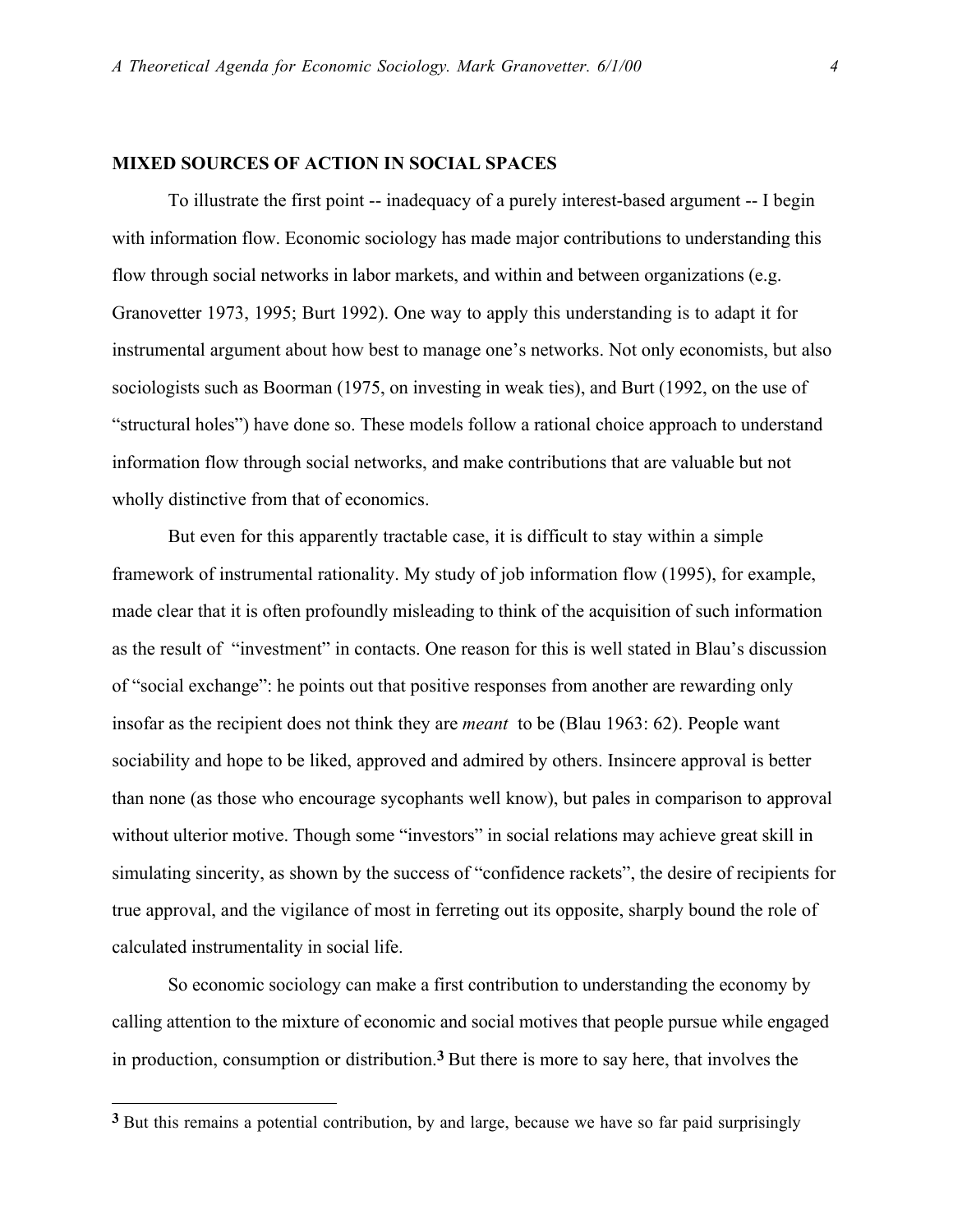contexts of social interaction, and how they arise. People typically pursue multiple purposes simultaneously in intersecting social formations. For example, they go to parties with nothing more in mind than a good time. It seems implausible to consider this economically instrumental behavior, as the component of expected *economic* gain from loud and intense socializing is small to vanishing, thus unlikely to be anyone's main reason for attending.**<sup>4</sup>** And yet, information about jobs does pass among partygoers (Granovetter 1995). The point is that the separate institutions of labor markets and expressive socialization routines intersect in ways that *cannot be accounted for by the incentives of individuals*. This links to the second problem for instrumental theory that I mentioned in the previous section, on how the contexts of action arise, and I will take up the point in more generality below when talking about the intersection of spheres and institutions.

We may summarize the argument so far by saying that in social interaction, people have mixtures of motives and consequently act in ways difficult to describe in terms of pure selfinterest. Sociology has expanded on this point by considering how particular *kinds* of social relations make behavior diverge from the narrowly instrumental. To cut through a vast theoretical underbrush, I simply distinguish here between horizontal and vertical relations, and their impact on this divergence.

Analysis of horizontal (non-hierarchical) relations leads to discussions of "trust" or "solidarity"-- states of relationships or groups that lead to cooperation beyond that to be expected from decision dilemmas such as the "free-rider problem" or the "Prisoners' Dilemma". Vertical (hierarchical) ties are defined by a quality of these relations that we refer to as "power",

little attention to the details of interaction or even to why people pursue attachments, leaving these issues to psychological social psychology. The mixture of motives I cite might appear amenable to a purely instrumental argument of the sort made in rational choice theories, if one "merely" conceives of actors as having not only economic but also social needs in their "objective functions". Proper consideration of this point would require a full discussion of whether in their social interaction people are what might be called "consequentialists" (cf. Sen and Williams 1982: 4) -- i.e. to what extent their social action is undertaken as a means to an end, where the end might be social approval as well as economic gain. Such a discussion is beyond my scope here, but I doubt it is possible to capture much of the texture of social life in such a formulation

**<sup>4</sup>** Such socializing behavior, in Weber's fourfold classification of types of social action, has stronger elements of "affectual" or "habitual" than of purposive (*zweckrational)* action (Weber 1921: Ch.1).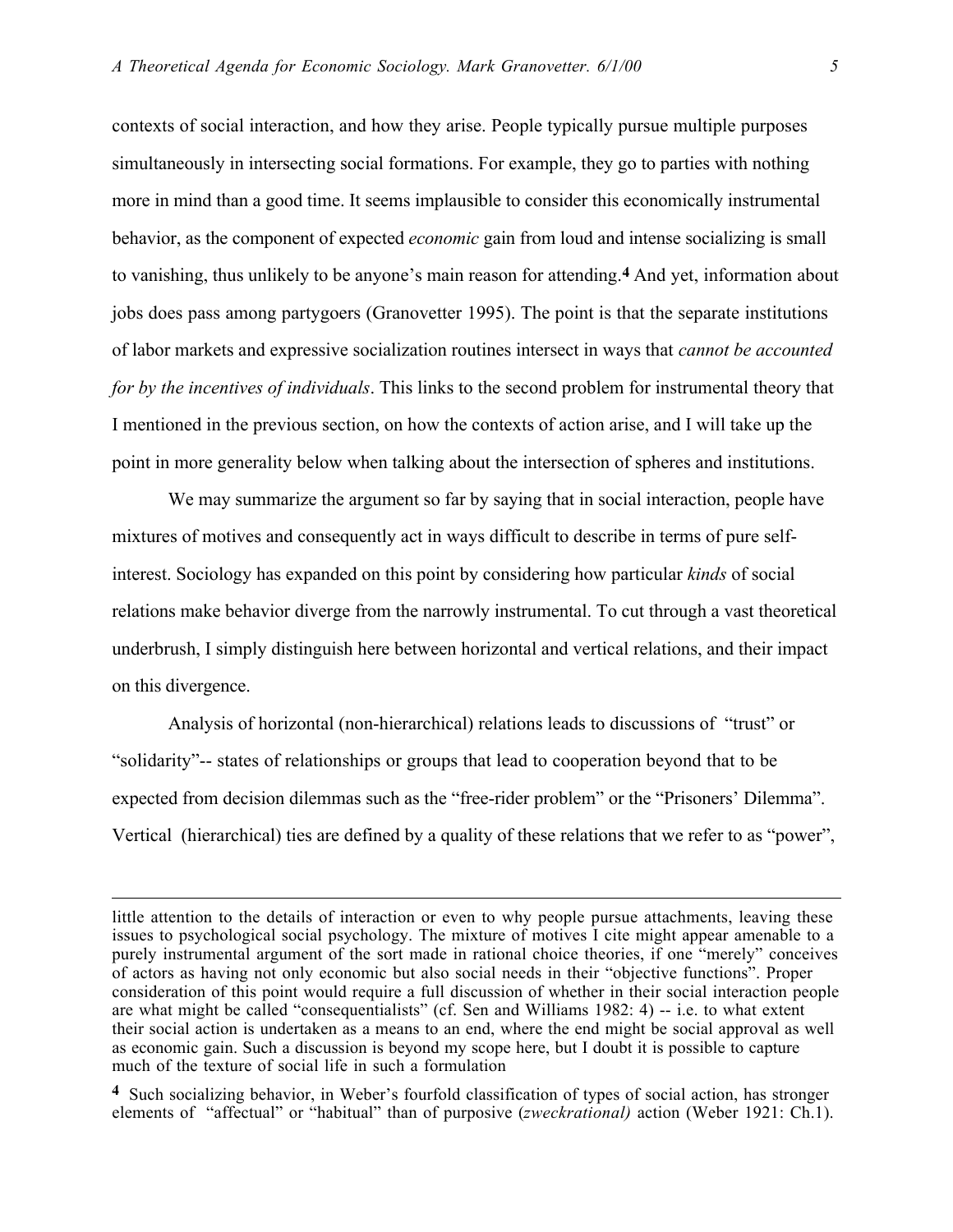to be distinguished from solidarity or trust. The behavioral consequences of power are domination and compliance; these are parallel to cooperation, the behavioral consequence of trust or solidarity.

Trust and power open a wedge between behavior and incentives that instrumental theorists try hard to close. Their efforts are strenuous, because problems of trust and cooperation, and of power and compliance, pose difficult challenges for any theory based wholly on rational choice and self-interest. I will challenge attempts to bring these within the orbit of such theory, but these attempts, even if successful, would still leave much of social life and economic action unexplained, since it would neglect how the larger social setting determines the parameters within which self-interest was defined, a matter that I take up later.

Perhaps the most ink has been spilled on problems of trust and the cooperation that flows from it. The issue became especially pertinent to arguments about rational choice when theorists pointed out paradoxes of rationality – interacting individuals, rationally pursuing their own goals, achieved results worse than if each had adopted a suboptimal strategy, as in the famous "prisoners' dilemmas". Mancur Olson's *The Logic of Collective Action* (1965) applied this argument to political theory by pointing out that cooperation to achieve mutually shared goals would be derailed by genuinely rational actors, since each would try to "free ride". This chilling discovery parallels that ten years later by Oliver Williamson of the likelihood in market relations of "opportunism" – the alloying of simple self-interest with "guile"(Williamson 1975). These discoveries ended the long era in instrumental theory dominated by what Hirschman (1982) has called the idea of *doux commerce*, stemming from the time of Montesquieu, that rational action and exchange transformed people into gentlemen, who automatically followed the rules of the game and were trustworthy despite incentives to the contrary. This oversocialized conception gave way rather suddenly to a neo-Hobbesian conception of market relations as nasty, brutish and short – likely only in fact if people were anonymous atoms in relation to one another, and highly undersocialized (cf. Granovetter 1985).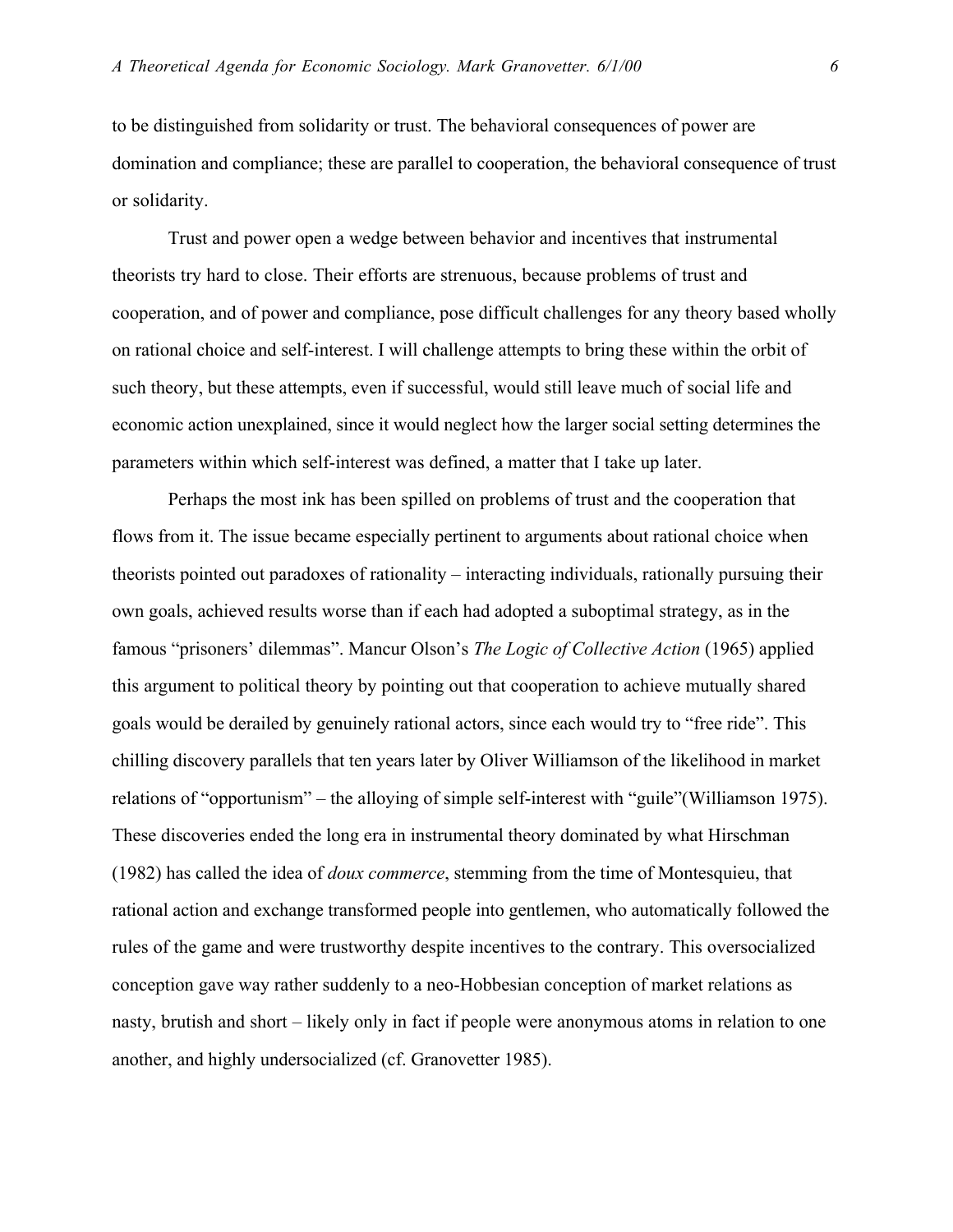For in practice, decision dilemmas and opportunism are overcome if the participants, to use the usual language of everyday life, "trust" one another. Separated prisoners both deny the crime despite the dominant solution, because each trusts the other to do the same. Trust thus leads to an outcome better for the collectivity. But no rational account explains why prisoners would do such a thing; trust means precisely that each expects the other to act against her own interest, as defined by the payoff matrix.

Most instrumentalist literature on trust consists of elaborate efforts to deny the data of everyday life and rescue "trust" from its usual meaning, by explaining that actors only trust each other when incentives are properly aligned so that the trust is reasonable. It is said that we "trust" companies' promise to repay a debt if a rating company has assigned a AAA to its debt obligation, or that we can trust the other prisoner if the game is repeated *ad infinitum*. Companies keep good faith and avoid default because loss of a high rating is expensive, and prisoners deny because in the long run , they would be wiped out by their own malfeasance if they didn't. Axelrod's well-known contribution (1984) takes this point into an evolutionary framework.

While all these phenomena are undeniable, they are hardly conclusive. People often act with confidence because they expect others' incentives to point them in the right direction, but the commonsense meaning of "trust" is that we expect good behavior of others *in spite* of their incentives; and such trust is vital for the conduct of social and economic life. If everyone assumed that others merely "did the right thing" because of incentives, economic life would be poisoned by incessant attempts to conceal the true incentive situation for one's own advantage. In fact, the well is not invariably poisoned. In most situations economic actors drink freely despite incentives for their counterparts to act worse than they actually do. Thus, one central task of economic sociology is to lay bare the circumstances under which people may safely set aside suspicions that rational action would require them to have.**<sup>5</sup>** By definition, such a task cannot be conceived or implemented from within a theory of behavior that admits only of rational action.

**<sup>5</sup>** I claim no originality for this formulation of the problem of trust, which runs, for example, through most of the essays in Gambetta (1988). But despite this general agreement in the more or less philosophical literature, analyses of the economy continue to be dominated by attempts to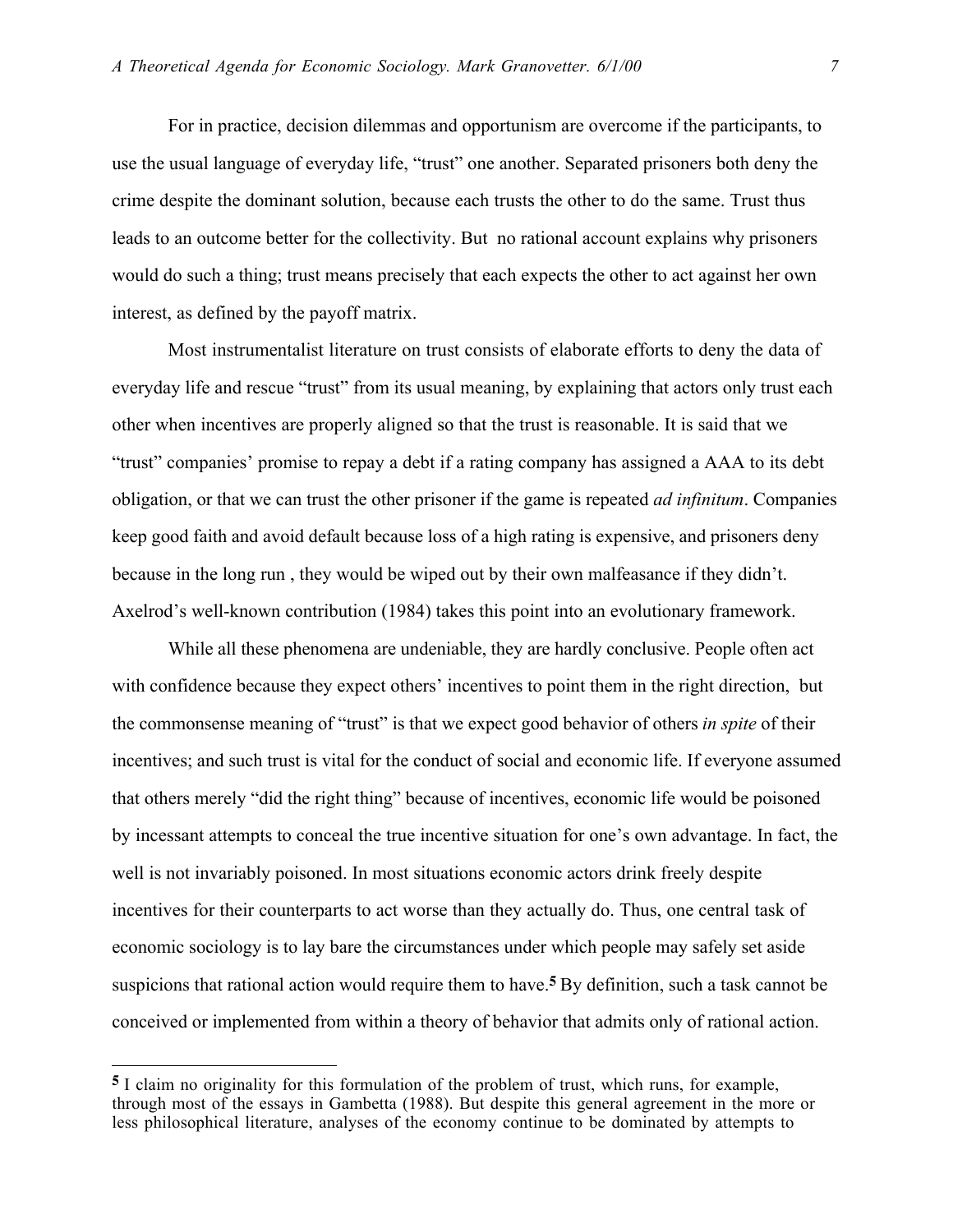Though I emphasize the divergence from self-interest resulting from trust in horizontal relations, dislike and corresponding *distrust* and failure to cooperate are equally important and just the flip side of this argument, even though negative relations are rarely integrated into social theory. One nice example is provided by Padgett and Ansell, who describe how the Medicis sat astride structural holes (Burt 1992) among their followers. These divergent networks resulted from low intermarriage rates among different groups of supporters, and they comment that there is "no particular mystery" about this, since "patrician and new men supporters despised each other. Status-conscious patricians …usually would not dream of sullying their own honor by marrying into new men families" (1993: 1281). Yet, it was just this separation that gave the Medicis so much leverage in relation to supporters who could not unite.

The concepts of "trust" or "distrust" refer to horizontal relations in which neither party can dictate to the other what she must do. Much of the discussion of trust and the cooperation that flows from it has a parallel in discussions of power and the compliance that flows from it, where the issues are transposed from horizontal and symmetrical to vertical and asymmetrical relations. At all scales in economic action and institutions, people comply, at times, with what they understand others want them to do. Unlike the language of "trust", however, we have no clearcut usage to demarcate compliance based on incentives from that rooted in other elements of relationships and institutions.

Yet this issue is commonly understood to be important. Blau, trying to carve out a distinctive niche for the concept of "social exchange", rules out situations where compliance is not plausibly construed as voluntary – as when a thief offers the choice: "your money or your life" (1963: 91). Max Weber classifies types of power in similar ways. For him the least interesting case, which he discusses only briefly, is power based on a "constellation of

reduce trust to incentive alignment.

In practice, economic actors often find themselves in situations where trust in the sense I have proposed is supplemented by a clear assessment of incentives; this is what Portes has called "enforceable trust". A sophisticated analysis of trust would have to move in the direction of understanding more fully such combinations of driving forces, since neither incentives nor pure trust would suffice in such situations.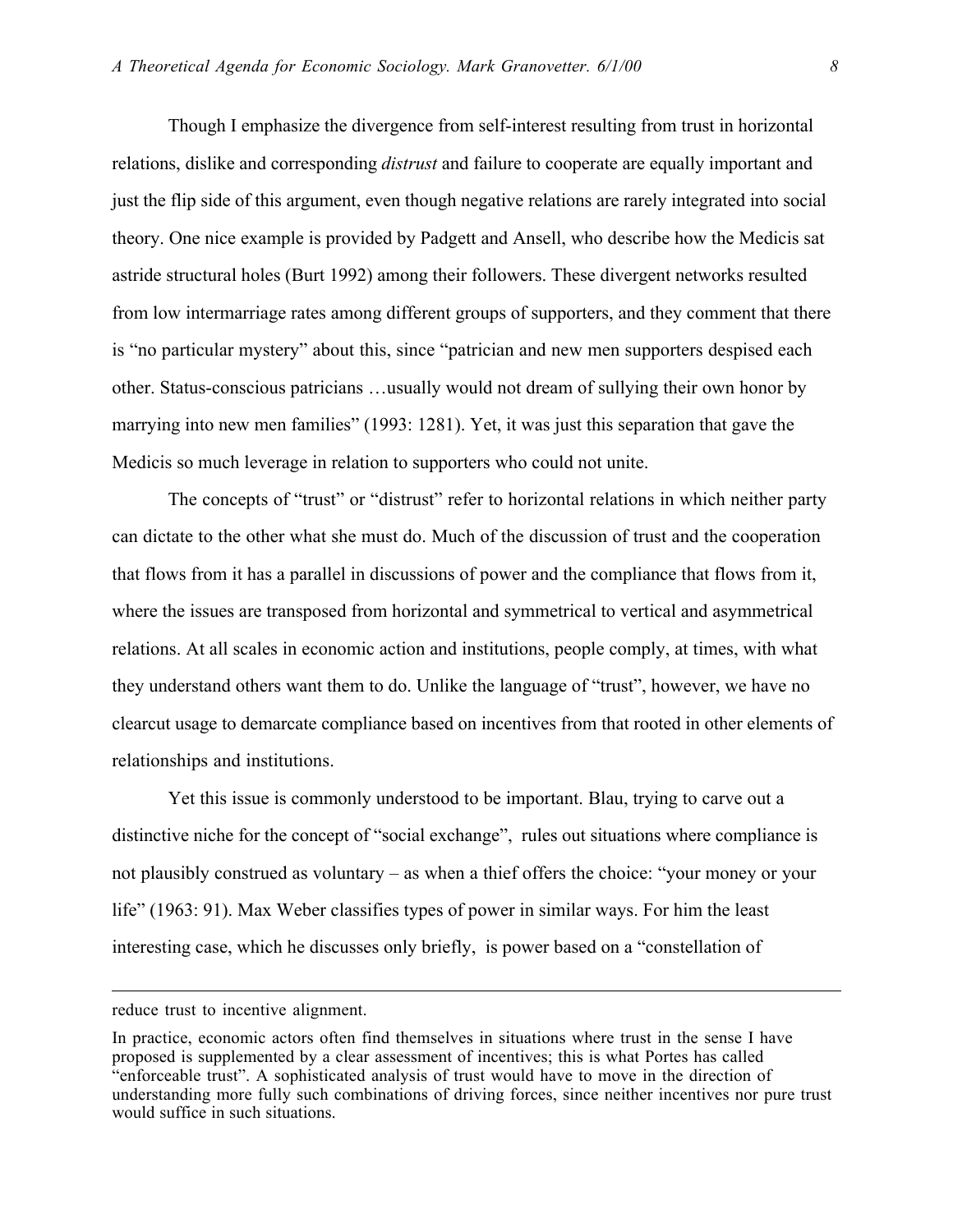interests", such as a monopoly position in the economy, though it obviously is important in its own right (1921: Ch. 10). Correspondingly, he notes almost in passing that to run a civil administration on the basis of incessant coercion is too expensive and unwieldy for any but the most unimaginative to pursue. Instead, most of his analysis of distinct historical formations dissects the different circumstances under which people consider it *appropriate* to follow instructions given by someone in an authority position over them – the "types of legitimate authority".

This distinctively sociological argument about compliance and legitimacy, which can be made in industrial organizations as well as states (cf. Burawoy 1979, Granovetter and Tilly 1988; and Freeland 1996) leads us to observe that one reason it is artificial to consider either cooperation or subordination as always reflecting pursuit of self-interest is that in most circumstances, actors have definite conceptions of what action is *appropriate*, and these shared norms or conventions of action, constructed, learned and absorbed within social groups, are explicitly construed by actors as not being matters of self-interest. This is a core part of the meaning of such norms.**<sup>6</sup>**

Most sociologists have veered away from theoretical argument based on actors' shared value commitments because of the excesses of mid-twentieth century sociology. This view, which has been called "oversocialized" (Wrong 1961; Granovetter 1985), leaped from observing that such commitments were a significant force in social life to the conclusion that all social action flowed from them. The opposite extreme is to imagine that moral sense about the economy is entirely subordinated to and derivative from some teleological quest for efficiency pursued by

**<sup>6</sup>** In discussions of behavior activated by norms and values, Weber's conception of "value-rational" action as action pursued for its own sake, rather than as a means to an end -- as in the pursuit of truth, beauty or religious enlightenment -- reflects the most radical departure from a consequentialist epistemology. But in his obsessively cautious way, Weber tempers this radicalism by the observation that pure value-rational behavior is rare (1921: Ch.1). A broader swath through the field of selfinterest theories is cut by Sen (1977) who observes that many actions in the economy may be propelled by what he calls "commitments" to certain goals. Thus, even though Sen remains within a broadly instrumental conception of action, his main point is that the consequences sought may be contrary to one's economic or other self-interest if actors are propelled to this goal by value commitments.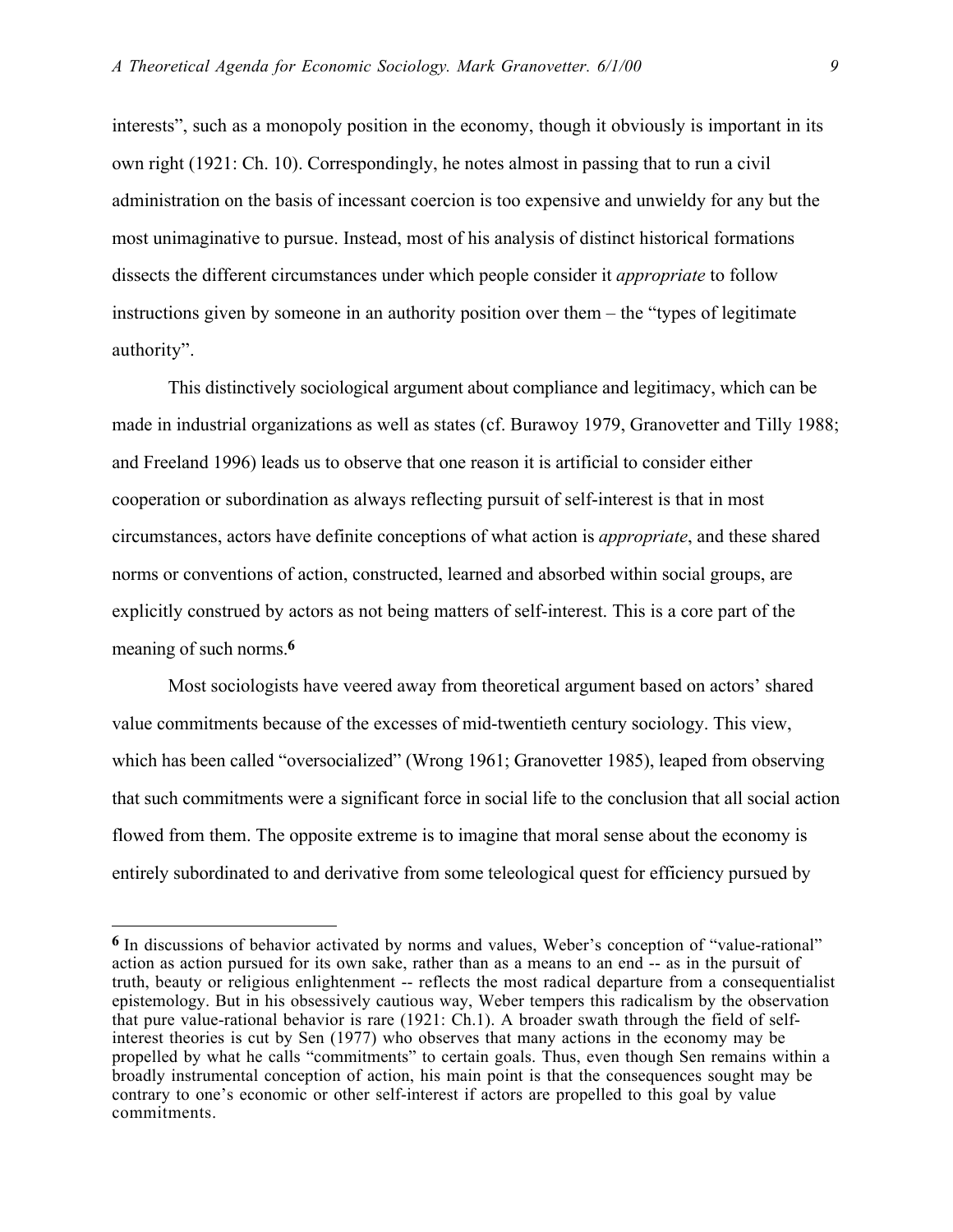social systems, so that observed norms, though admitted to be important, can be assumed to have been selected out for their economic efficiency. The time has come to find a balanced account, to acknowledge the importance of such norms and conventions, while fitting them into a broader frame of social theory.

For the economy, a beginning of this more balanced account is offered by historian E.P. Thompson in his landmark 1971 essay on  $18<sup>th</sup>$  century English crowds, and the meaning of their frequent collective action to protest practices concerning the movement of essential foods such as grains. Thompson's point was twofold. One was that what appeared to be mass hysteria and highly non-rational crowd action, could upon closer observation be seen as part of an organized and sensible campaign with goals easily understood in instrumental terms. But Thompson did not stop at this, which could be well fit into a rational choice framework; instead he insisted that quite aside from sensible goals, people in these crowds were also heavily animated by outrage at the way economic actors pursued their activity. They had definite beliefs about what were legitimate and non-legitimate actions, based on some sense of what individuals owed to the collectivities in which they were embedded – what he called their sense of "moral economy".

Note that in this formulation, Thompson, dealing as he was with hungry people, was not likely to fall into the expansionist reductionism of normative hegemony – to claim that norms and values alone motivated his actors. The purely instrumental aspect of food riots is tough to miss, as crowds overturned and looted carts of bread headed for distant markets, and this led him implicitly to a formulation in which norms, identities and instrumental rationality jointly motivate and shape action. To discover what the process is by which these perhaps incommensurable motivations act together is not part of his analysis, but would have to be part of any general explanatory scheme in economic sociology.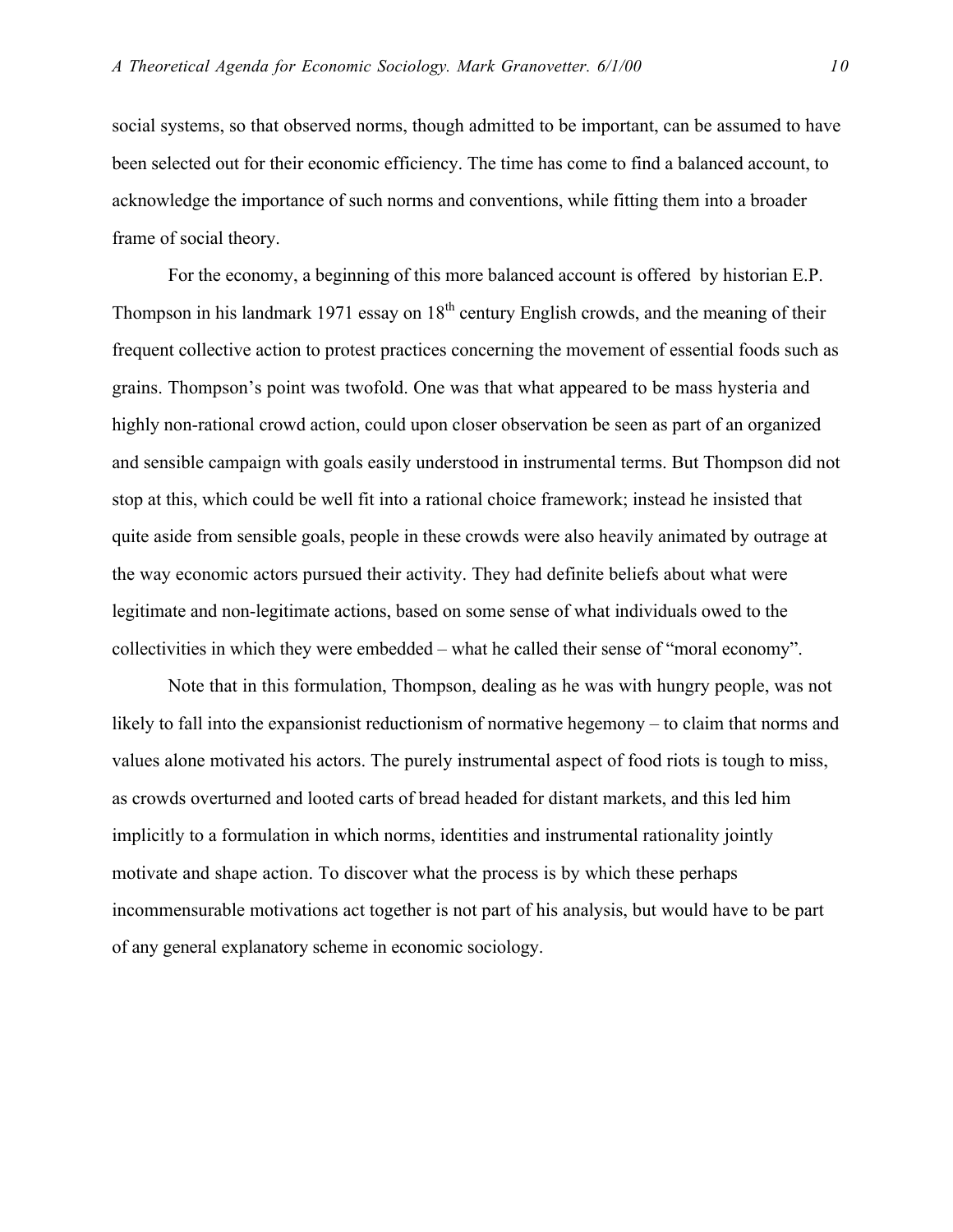# **INSTITUTIONS AND THE ECONOMY: COOPERATION, COMPLIANCE AND STRATEGIC ACTION AS BYPRODUCTS OF INTERACTIONS AND INTERSECTIONS**

Though the previous comments only scratch the surface of how actors are motivated in confined social spaces, I move here to the second main issue I have raised: that such spaces rarely stand on their own, independent of larger network, institutional, cultural or historical trends. A simple example is that while cooperation or compliance depends strongly on particular interpersonal relations and their history, it also depends on the overall configuration of social networks in which people are situated. Thus, while two actors' previous relations partly determine whether they cheat one another, it is also important whether the overall network that contains both is dense, so that news of malfeasance spreads quickly, or sparse, so that it could long be concealed.

But network structure is itself problematic, and can be seen as an outcome of larger social processes, if we rise to higher altitudes and observe "from the air" how networks have been constructed over time. In this regard, considerations of social boundaries, or as White (1992) has described it, coupling and decoupling, are central, and have entered social theory in many different guises. The general and most overarching commonality in arguments about coupling and decoupling is the need to understand how resources, information and influence do or do not move among well-defined and self-reproducing spheres of social structure. The concept of blocked movement is just as important as that of flow, as in White's emphasis on how problematic it is to "get action" and overcome the usual blockage in social affairs (1992).This emphasis is often conceived in terms of individual rational action, that is, how individuals can coordinate spheres or move across them to benefit themselves, but can also be seen in more macrostructural perspective, where one needs to understand what boundaries and linkages are in order to explain why societies function as they do.

These two emphases illustrate a duality between structure and agency. One example is my work on the "strength of weak ties" (1973), which concerns well-defined, cohesive groups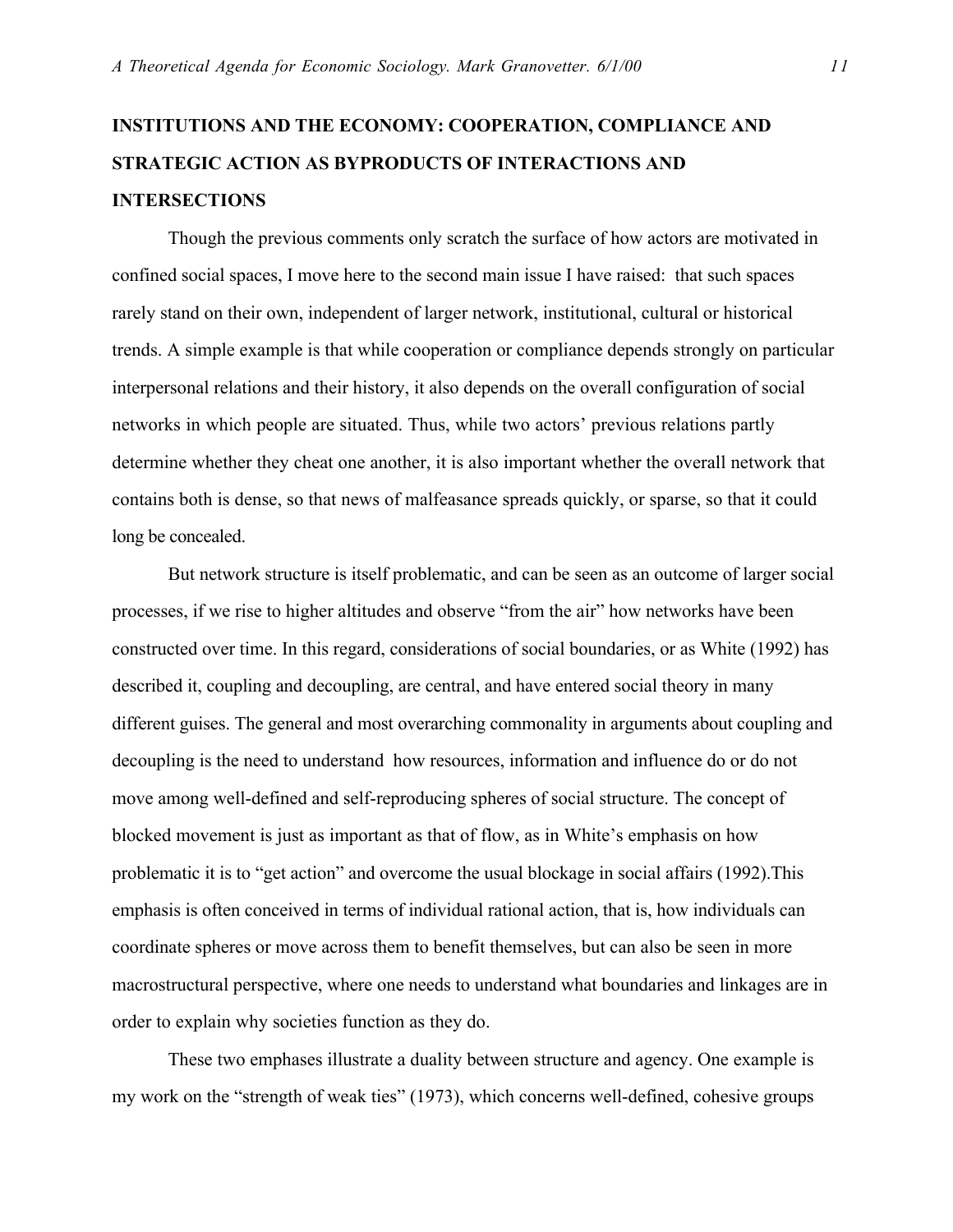connected to one another, if at all, by weak ties between members of different groups. From the strategic point of view, the individual with many such ties to other groups can turn diverse and non-redundant information to his own advantage, as in competition with others for desirable jobs. But note also that having a presence in multiple networks can mute and muddle one's sense of identity and interests, as first one network, then another, becomes more salient. The ambiguity that results can be confusing for an actor, but may also confer advantage in the form of inscrutability to others, as in Padgett and Ansell's analysis of the "multivocality" and resulting "robust action" on the part of Cosimo de Medici (1993).

One larger-scale implication is that social structures deficient in weak ties would be fragmented, and find collective action difficult, which might mean a failure to mobilize politically (as in my 1973 argument about the West End of Boston, discussed in the following section); conversely, the fact that weak ties channel novel information to new groups links the number of such ties to overall community outcomes such as scientific progress (Friedkin 1980; H. Collins 1974). Burt (1992) pointed out that the relevant units could just as well be collectivities like firms, and that one should pay attention to the "structural holes" formed in the network by *absence* of certain connections. He emphasized the advantage to individual actors or firms from exploiting such holes, and bridging across actors that could otherwise not be in contact with one another. This focuses more sharply than my work on weak ties on how this advantage relies on manipulating structural features of the network, rather than merely collecting resources (such as information) for one's own use. In this regard, Burt's argument lends itself better to understanding power and compliance, based on control of uncertainty (as first proposed by Crozier 1963; cf. Burt 1992: 26-30). Sustaining this control over time depends, however, on preventing structural holes from being closed up, an aspect that requires more sustained analysis.

Economic anthropology has broached similar topics in different language, noting that in many societies, all goods are not commensurable with one another, and can be divided up into mutually exclusive sets of those which are. Such a set is called a "sphere of exchange" (cf. Bohannan and Dalton 1965). Goods or services not commensurable cannot be exchanged in part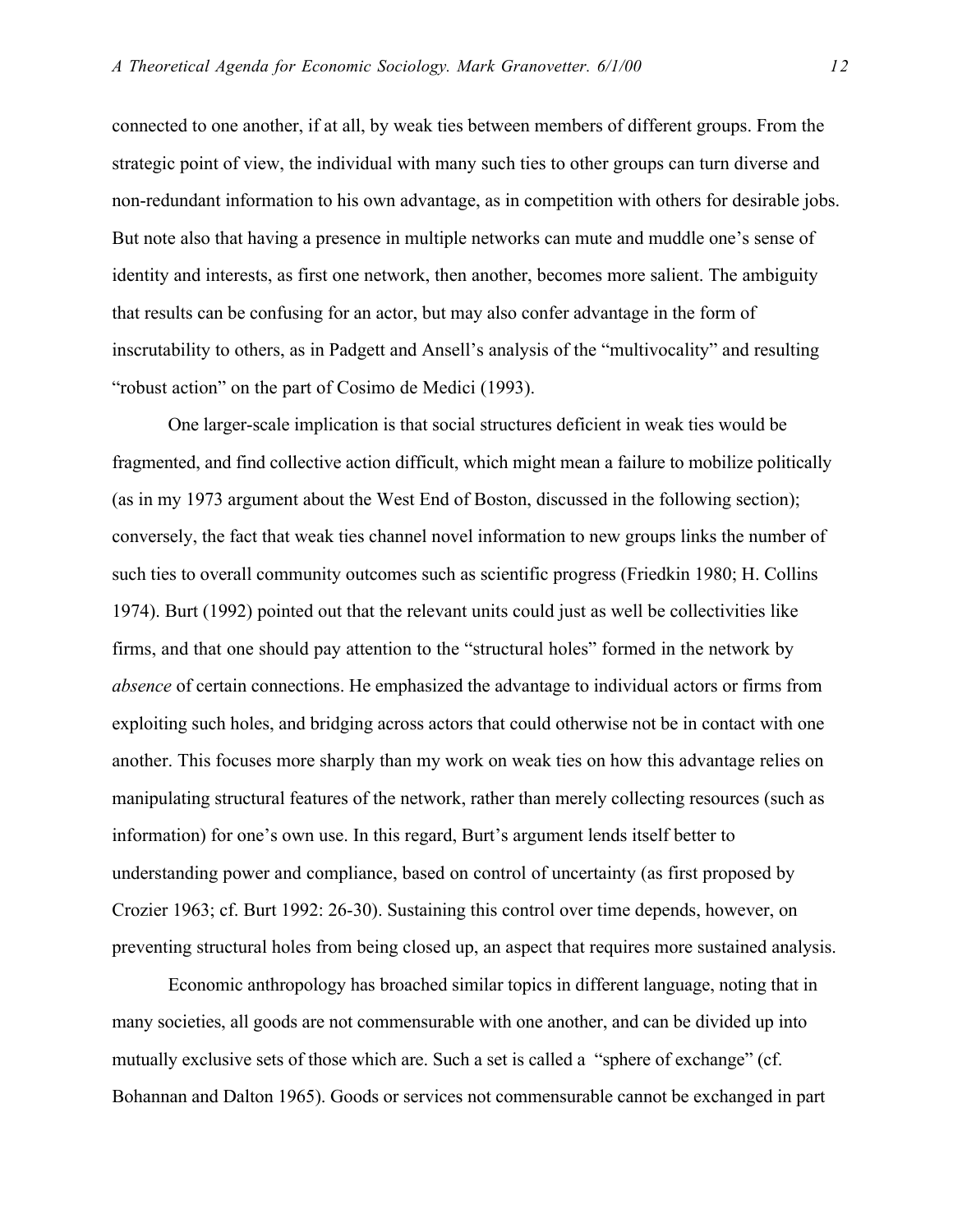because people do not understand how to think about such an exchange, or consider it highly inappropriate. All societies, however technically advanced, retain such distinctions; most of us, for example, could not conceive the appropriate price at which to sell our children (cf. Radin 1996).

Because one sure source of profit in exchange comes from exploiting counterparts' ignorance of usual exchange ratios, the Norwegian anthropologist Barth (1967) highlighted the ability to breach previously separated spheres of exchange as a crucial element of economic success. He gives the example of the Fur, a Sudanese tribal group in which wage labor was considered shameful (i.e. labor and money were incommensurable), and certain products like millet and the beer that could be made from it, were produced mainly to be exchanged for communal labor as in mutual help for housebuilding. In a separate sphere of exchange, food, tools and other commodities were exchanged for money. Arab merchants, outsiders to this social system, arrived and hired local workers to grow tomatoes, a cash crop, paying them with beer. The value of the tomatoes far exceeded the cost of the beer, but this was unclear to the workers since in this setting neither beer nor labor would be exchanged for cash. Because the traders were not bound by the group's moral injunctions to keep the spheres separate, they could exploit the "structural hole" formed by their connections into two separated spheres. Barth defined "entrepreneurship" precisely as the ability to create such new transactions.

A nearly identical conception of "entrepreneurship" has come independently from Austrian-school economist Israel Kirzner (1973). In some ways Kirzner borrowed from fellow Austrian Joseph Schumpeter, who had previously (1926) defined entrepreneurship as the ability to create new opportunities by pulling together previously unconnected resources for a new economic purpose. Kirzner's formulation is closer to that of Barth, however, in that he defines the entrepreneur as someone who connects previously isolated markets by arbitrage. While the arbitrageur needs the Schumpeterian trait of alertness, he plays a different role from Schumpeter's swashbuckling entrepreneur who disrupts the existing equilibrium and shakes up the economic landscape with innovation, opening new opportunities. Kirzner's entrepreneur is,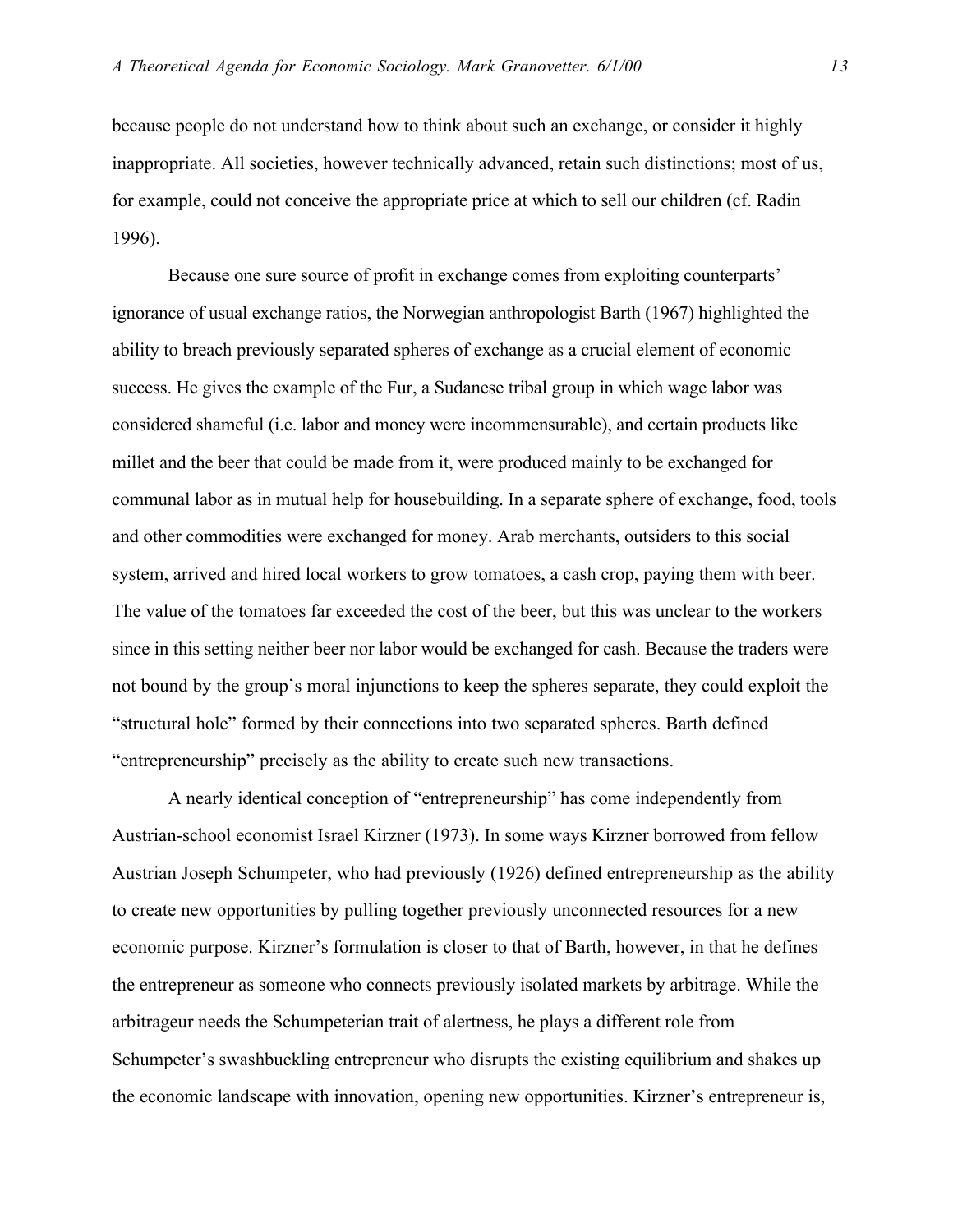by contrast, a grey figure who spots price discrepancies across markets, which are a disequilibrium in the general picture, and profits by linking the markets and re-establishing – not disrupting -- a general equilibrium characterized by price uniformity. Having made obvious to everyone the failure of linkage that led to his profits, he could not then further profit from this opportunity and would have instead to find some new discrepancy to exploit.

Barth and Kirzner both, then, see the entrepreneur through the lens of optimistic midcentury modernization theory. He spots inefficiencies, and simultaneously profits from and remediates them. In the end, the drag on economic progress imposed by differential prices or the inability to exchange certain commodities against one another, is cleared away and the economy can move full speed ahead. Uniform prices are established and previously disconnected elements of markets are brought together so that factors of production can find their optimum use through the unhampered mobility and perfect information that this optimum requires.

But this diverges from the empirical reality of entrepreneurs, who, if they in fact recognize that their advantage lies in sitting astride disconnected chunks of social structure and monpopolizing the ability to coordinate whatever flows among them, could hardly be expected to step aside cheerfully and invite any and all to join in this coordination. Here the Schumpeterian image of the entrepreneur as larger-than-life seems more suitable -- such as the Rockefellers and the Carnegies, who had to be legally restrained from their favorite activity, the "restraint of trade" (a special case of what White (1992) calls "blocking action"). Correspondingly, we should not expect the Arab traders of Barth's Sudanese case to go quietly into the good night of arbitrage, but instead try to parlay their advantage into prominence and local power, depriving others of the same opportunity.**<sup>7</sup>**

This is a case where power in the economy does not rest on legitimacy, but rather flows from what Weber thought of as the rather boring source of a "constellation of interests", a position of monopoly. What made it seem boring, however, was the tacit assumption that this

**<sup>7</sup>** Unfortunately, Barth's account breaks off without following the later activity of these innovators (1967: 172); he does note, however, that resistance to their activity was beginning to emerge.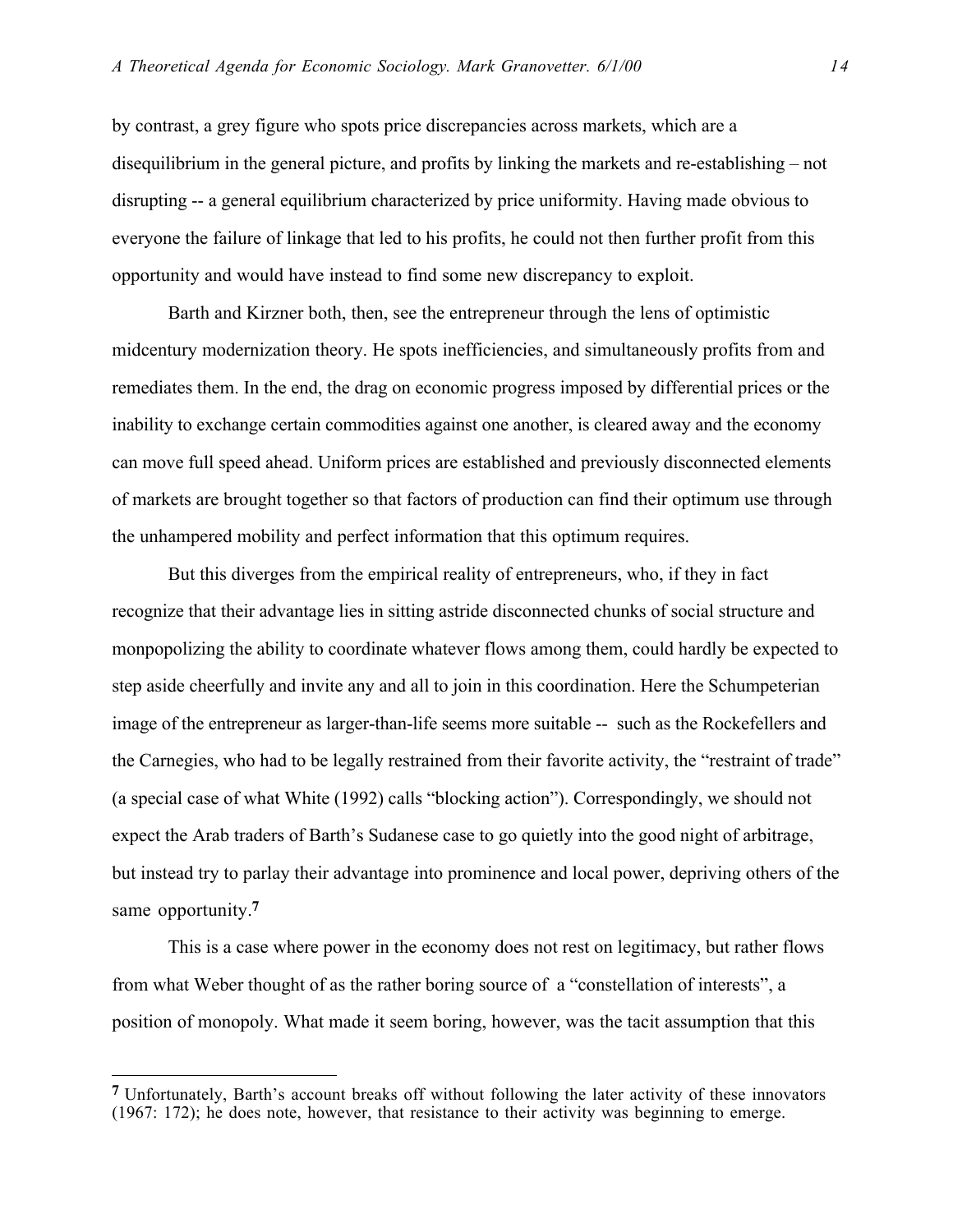position resulted from some previously given situation, a "natural monopoly" so to speak; whereas in fact, for the cases I have described, it results from existing structure and active agency. The entrepreneur has no chance without a fragmented structure, so that flows among chunks would be a source of profit. But to prime the pump of these flows is non-trivial, and requires not only the cognitive brilliance highlighted by the tradition of Austrian economics, but also the ability to mobilize social resources through networks of solidarity and obligation. Monopoly positions are actively created in situations where other outcomes are technically plausible. Yet, especially in situations where legitimacy is important, the mobilizer who sits at the center of disconnected networks may need to act behind the scenes so as not to appear excessively selfinterested; this is part of what Padgett and Ansell, in their analysis of the rise of the Medici, call "robust action" (1993). The combination of mobilization strategy and structural conditions that make centralization and expansion possible is what cries out for theoretical analysis from economic sociology.

Note that the feat of bridging differentiated spheres depends on the spheres first being separate. In analyzing the evolution of societies over time, a typical theme of comparative sociology, from Durkheim (1893) to Parsons (1966) has been the movement from homogeneous structures to ones with a high level of functional and structural differentiation. In political sociology, this differentiation has occupied a place in theory that is related to our problem of explaining the success of economic entrepreneurs. A central question has always been how political leaders manage to assemble the resources required to organize a system of power, that coordinates larger numbers of people into what they all recognize as a single political unit. Eisenstadt's (1963) analysis of the rise of what he calls "centralized bureaucratic empires" is instructive. His argument is that for such empires to be sustainable, two conditions were necessary: leaders had to have purely political goals autonomous from other social formations or institutions; and the society had to have developed "limited but pervasive differentiation" in its various institutional spheres. That is to say that economic, political, legal, religious, educational and cultural activities had to have become relatively detached from families and households, and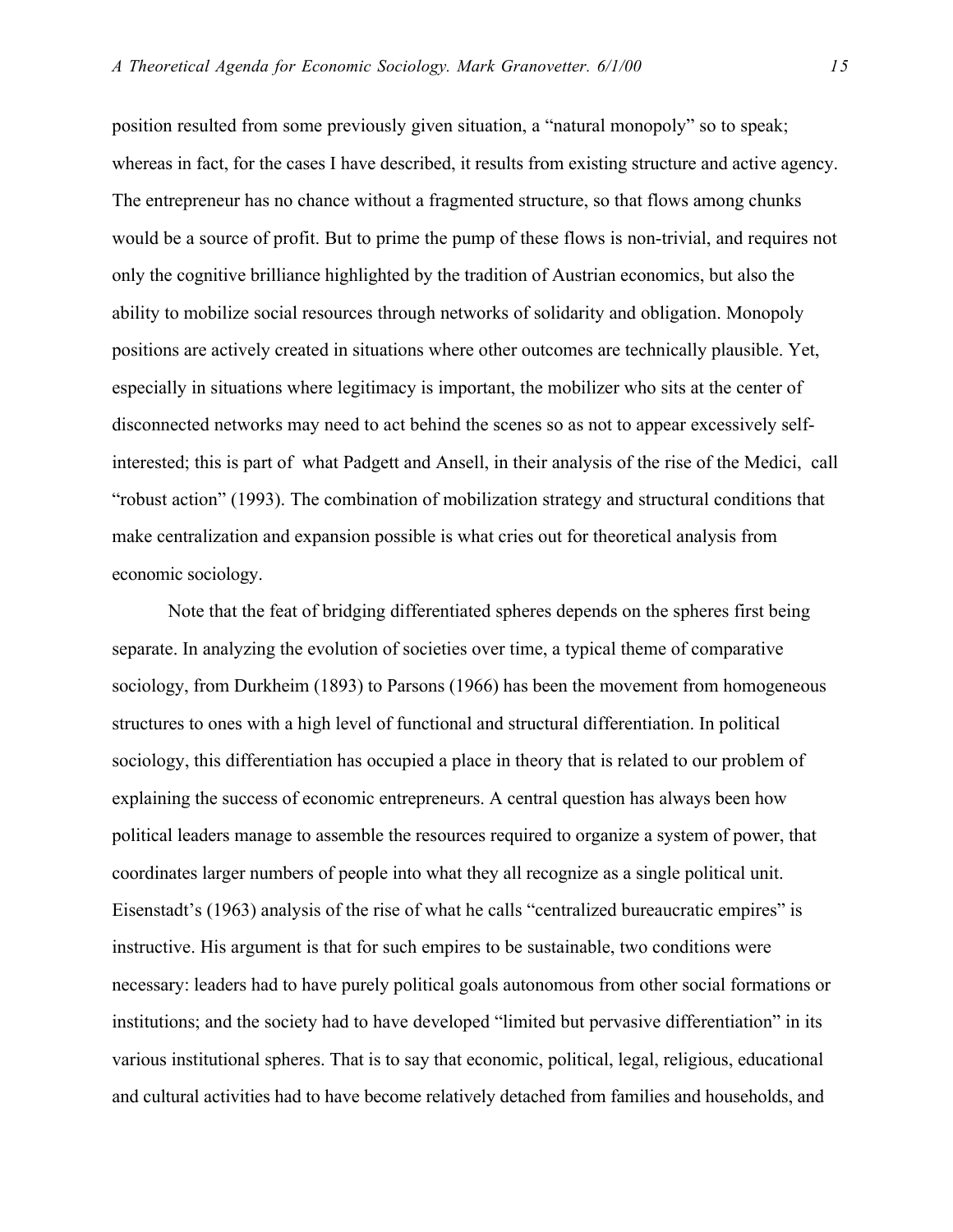taken on a life of their own, typically measured by the extent of specialized roles and professional identities (1963: 378).

Differentiation is prerequisite, in this argument, because without it, the resources that would-be rulers need to draw on to build and sustain their power are locked up or embedded in undifferentiated kinship or other socially-defined groups, and cannot be mobilized. Historically, economic thought has taken liquid resources as the normal situation, but in fact, analysis of how this liquidity arises is one of the most difficult and important tasks for social theory. To the extent that land, labor or other items construable as commodities cannot be alienated freely, but are part and parcel of complexes of obligation and symbolic meaning, rulers are stymied. Differentiation creates what Eisenstadt refers to as "free resources", that can be appropriated and moved from one sphere to another by those with the will and wit to do so. This is because specialized sectors could not evolve in the first place without detaching resources from their primordial social sources, and once so detached, even though now in the service of specialized role-occupants, the resources are understood to be alienable. And the first rulers who could appropriate food or other goods in kind from putative "subjects", moved these goods out of their normal subsistence circuit for purposes of their own and turned this newly profitable transaction to the purpose of expanding their political enterprises. All successful taxation has this quality, and it is no accident that systematic analysis of the rise of modern states focuses on this in detail (cf. Tilly 1975 for the case of Western Europe).

Thus the argument that there is something to gain for those who can bridge discrete social units can be posed at different levels of generality. In the discussions of weak ties or "structural holes", the units were concrete networks of individuals or organizations. With "spheres of exchange", the units were defined as the boundaries around certain types of exchange defined by the set of items commensurable against one another. In Eisenstadt's formulation, the units are the institutional spheres of a society. Any of these might be analyzed in a discussion of mobilizing for either economic or political advantage. Successful economic entrepreneurs most likely engage in bridging at multiple levels.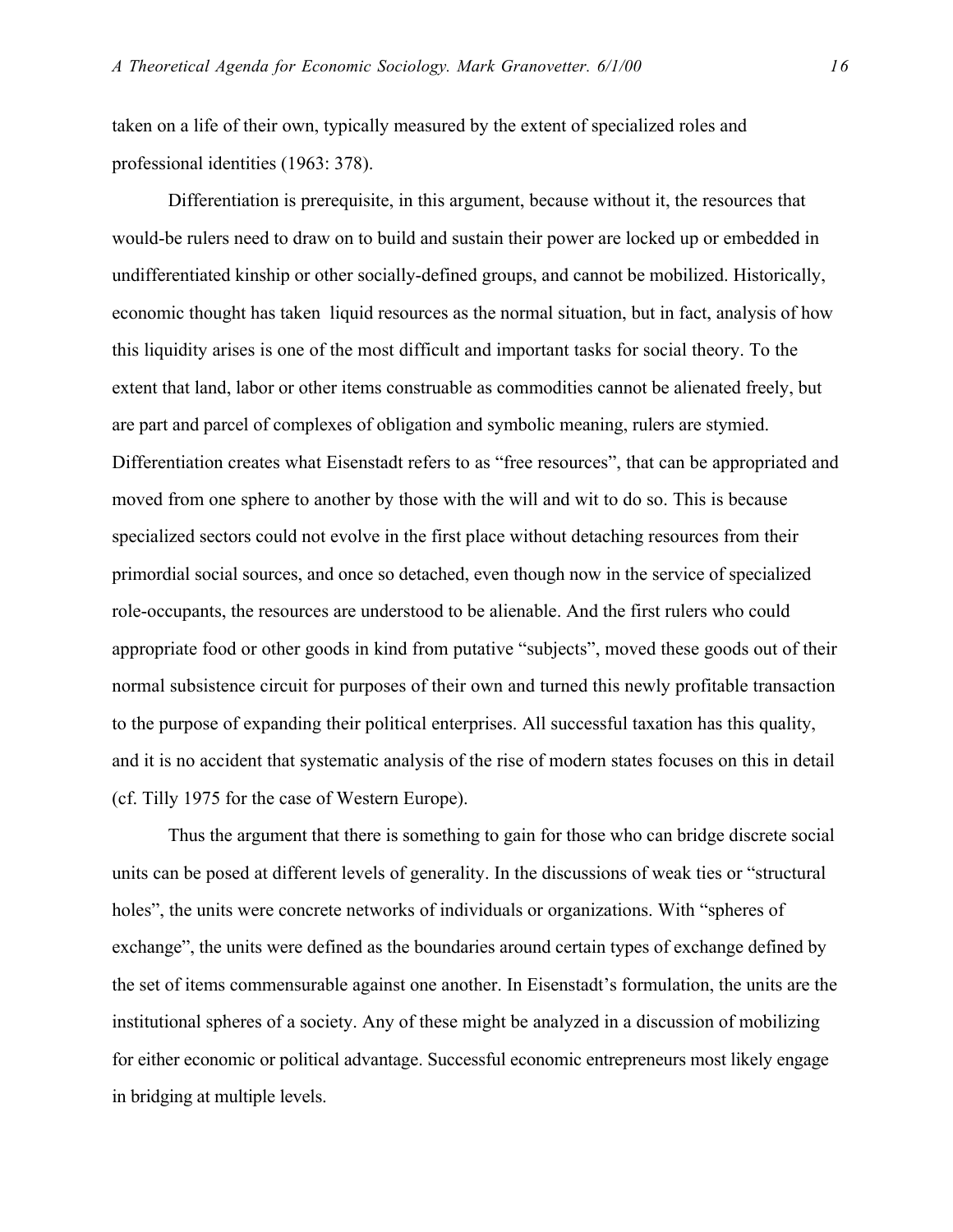Samuel Insull, for example, whom I and collaborators have studied in detail in our analysis of the early American electricity industry (cf. Granovetter and McGuire 1998), was one of the few early leaders of the industry to have extensive social contacts into the separated networks of tinkerers/inventors, financiers, and politicians at both local and national levels. The way he moved resources back and forth among these networks could also be described at a more abstract institutional level: he was the first to successfully mobilize political resources in the interest of economic formations in his particular industry. He also applied innovative financial instruments, and accounting techniques such as balloon depreciation, in such a way as to support his particular favored path of technical development. Although Insull shared these innovations within a relatively closed and elite circle, he actively combated attempts of those outside that circle such as sponsors of isolated generation, municipal ownership or decentralized provision. His legacy was one of highly monopolized generation of power, consistent with the argument that successful entrepreneurs do all they can to prevent others from following in their footsteps. Many of the characteristics of the huge holding companies that Insull and his collaborators controlled by the late 1920s were similar to those described by Eisenstadt as "centralized bureaucratic empires".

More recently, one can argue that the spectacular success of Silicon Valley's information technology industry could not have occurred without the development of a new type of financing. The older model was one in which financiers were largely decoupled from the industries which they supported, knowing little of the technical detail, and standing apart from their social and professional circles. In such a model, the only information required was the likelihood of loan repayment, which could be gauged from a general perusal of balance sheets with an assumption of stable markets over the relevant time horizon. This model did not lend itself to rapid technical change, which could not be adequately evaluated with the usual financial tools. Instead, from the 1960s on in Silicon Valley, a new model appeared which facilitated innovation: engineers and other industry members themselves took their windfall profits and became financiers. In alliance with traditional and new sources of wealth, they created the concept and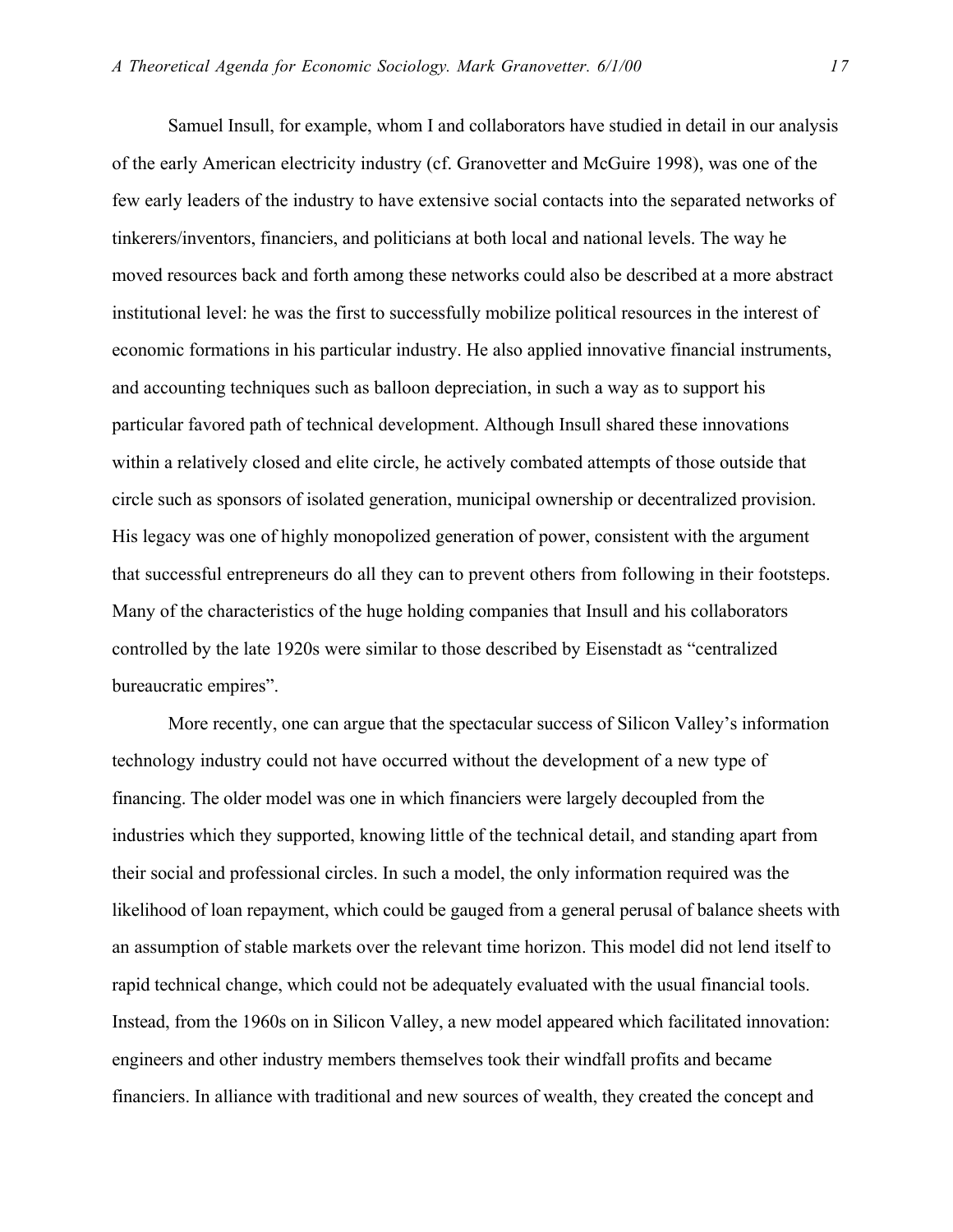practice of "venture capital", in which financiers were members of or closely linked to technical networks, took substantial equity positions in newly financed firms, sat on boards of directors, and sometimes played active management roles (see Kaplan 1999, Chs. 6-7).

The original breach of spheres – moving large profits out of the industry itself, or the families of its members, into financial circles and institutions, made the financial innovators fabulously wealthy, because they could now deploy these funds not simply in the firms that produced them, but into promising innovations originating elsewhere. Moreover, initial successes attracted huge new inflows of funds from limited partners such as pension funds and wealthy individuals, themselves with no obvious connection to technical circles, just as  $19<sup>th</sup>$  century American banks funded economic expansion by drawing in funds from beyond the kinship groups that set them up on behalf of industries whose advance could no longer be sustained by family funds alone (Lamoreaux 1994).

But those who executed this strategy had no grand plan, but rather were clear-headed enough to take advantage of unique structural opportunities that were presented to them. The "traitorous eight" who left William Shockley's transistor lab in the 1950s to form Fairchild Semiconductor went on to set the pattern that would dominate much of Silicon Valley's economy, and to take a central role in their own right. But, as with Cosimo de Medici, the structure that permitted them to do so resulted from a conjuncture of more or less unrelated historical events (Padgett and Ansell 1993), such as Shockley's atrocious management style, and the peculiar equity-vesting arrangements of Fairchild which presented strong incentives for them to cash out and start new enterprises such as Intel and other now well-known "Fairchildren" (cf. Cringely 1996).

### **THE SOCIAL CONSTRUCTION OF ECONOMIC INSTITUTIONS**

The first part of this paper dealt mainly with the first problem I identified: that incentives alone are a fragile base on which to erect explanatory structures. Even this relatively micro-level point moves the initial analytic focus away from individuals, since the crucial explanatory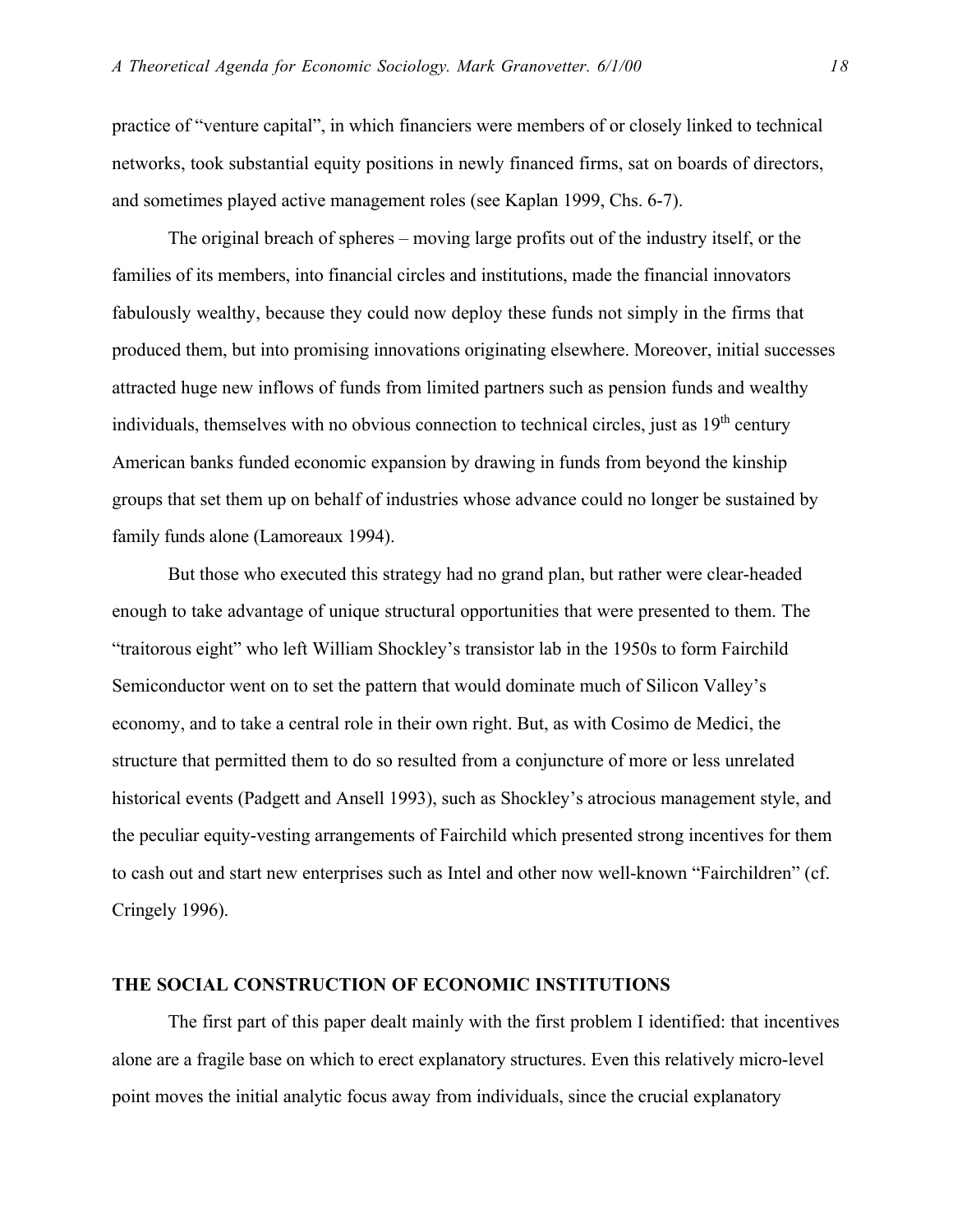complements to incentives -- trust, power, norms and identity – are enacted in horizontal and vertical relations. Only by confining analysis to individuals can one easily sustain a narrow instrumentalist view. I then moved to the second problem, identifying social spaces and institutions or institutional sectors within which people act, and sketching arguments about how such spaces arise, are coupled or decoupled, and how resources flow among them.

Now I want to sketch how we might draw together these micro and macro strands-- how individual actions, conditioned by incentives, trust and cooperation, power and compliance, and norms and identities that affect these states and actions, are shaped by and themselves reshape larger institutional configurations. As before, the issues in economic action have a family resemblance to those in theories of political action. For example, in "The Strength of Weak Ties" (1973) I discussed Herbert Gans's (1963) paradox, that residents of Boston's West End, devoted to their neighborhood, and horrified at the prospect of its demolition for "urban renewal", nevertheless failed to resist by uniting and mobilizing behind local leaders. Gans argued instead that working-class culture, with its distrust of self-seeking leaders, sharply discouraged membership in political groups. The instrumental theorist might instead see garden-variety freeriding – every individual hoping that others would bear the cost of mobilization. My riposte to Gans applies also to the free-rider argument: much might be explained by social structural constraints. I proposed that the neighborhood consisted of cohesive network clusters which were, however, highly decoupled from one another, and that this fragmentation made mobilization difficult, whatever the intentions of individuals.**<sup>8</sup>**

In more current terms, I suspected a deficit of individuals who could sit astride the West End's structural holes and send out weak ties into various cliques in order to mobilize resources and claim a leadership role. Gans's account suggests that mobilization did occur within cliques, but could not spread beyond them. Distrust of leaders beyond one's network may have

**<sup>8</sup>** This seemed the more plausible since studies of other Boston neighborhoods in the same period, that faced urban renewal, but had less fragmented social structures, showed effective mobilization against this same threat – even though residents were equally working-class and presumably equally rational.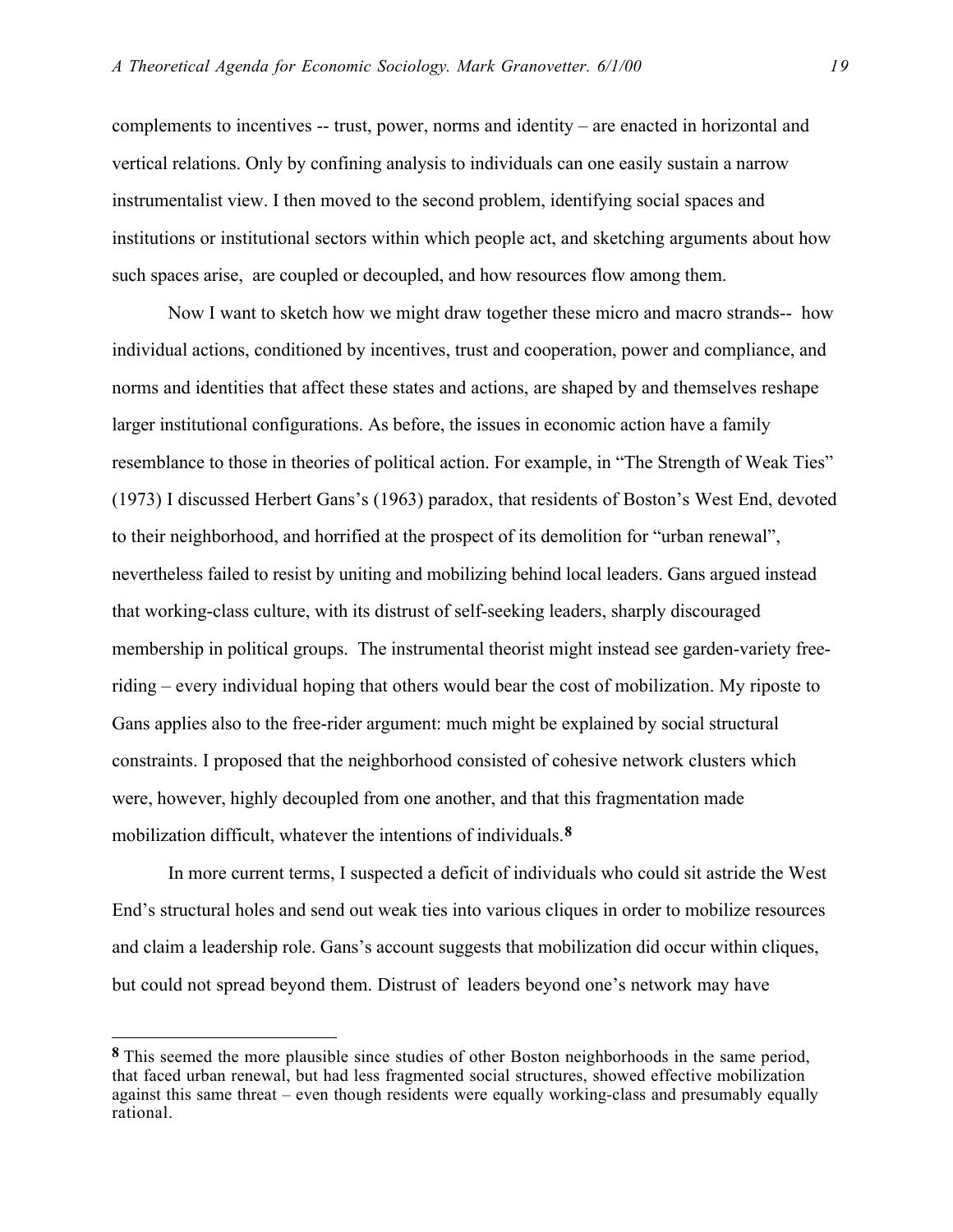stemmed from the lack of a short chain of social relations between ego and such leaders. Where such chains exist, reassurance about the leader's intentions flow along them, plausible in part because one has the possibility of exerting influence through the chain in ways that restrain selfseeking**<sup>9</sup>**. Here in fact we see issues of trust and power combined as they may often be, through the overall configurations of horizontal and vertical ties.

Economic formations should follow similar principles. Saxenian's (1994) account of Silicon Valley success lays special emphasis on the openness of networks and the free flow of people, ideas and capital across the porous boundaries of firms. Her argument highlights an extraordinary amount of trust among companies and individuals nominally in competition, in part because loyalties lay more with occupational groups; in part because rapid mobility meant that people in separate firms had often once worked together; in part because the culture of engineers stressed heavily the macho goal of exhibiting technical prowess to one another, often more important to self-esteem than high salary or job security.**<sup>10</sup>** By contrast, the Route 128 complex

 One identifying characteristic of the "nerd" is awkwardness in social relationships, compared to facility with equations and/or mechanical devices. A common observation is that this technical facility becomes a way for people who are otherwise awkward to communicate with one another, and achieve status and community. This observation is not time-bound, but links to very general themes in the history and sociology of science and technology. The French tradition in the sociology of science, for example, stresses that the networks that matter are not merely social, but "sociotechnical", in which machines or techniques can be nodes that connect individuals to one another (cf. Callon 1989). Randall Collins observes, in his sociology of philosophy, that technologies "evolve by tinkering. Earlier machines are modified, adapted … combined with other lineages of technology. Hence they may be conceived of as networks – indeed as genealogies – in their own right; there is a crucial connection *from machine to machine*, and not merely from person to person" (1998: 536). Thus, if tinkerers are not communicating with one another through the medium of machines, technical development will slow or stop. "Boyle's vacuum pump could not be successfully imitated by anyone who had not physically used an earlier exemplar" (Collins 1998: 993, n. 10), and in general, the "tacit knowledge" required to improve equipment requires face-to-face contact transmitted by a

**<sup>9</sup>** See the classic account in Whyte's *Street Corner Society* (1943) of how Boston's North End residents used their local networks to get a playing field erected.

**<sup>10</sup>** What we might call "nerd culture" deserves more extensive theoretical and historical attention. Accounts of life inside Thomas Edison's laboratory (e.g. Josephson 1959) sound strikingly like the supposedly unique atmosphere of hackers writing code all day and night, sustained only by gallons of cola, with sleep an occasional luxury to be indulged in only briefly and on the spot rather than in a separate location. Gavin Wright's (1998) account of American industrial growth in the  $19<sup>th</sup>$  century suggests a long history of networks of male tinkerers, early nerd prototypes, busily impressing one another, as an integral part of the progress of mechanical invention and innovation. Their propensity to travel around, showing off their achievements, may have been an crucial factor in accelerating technical developments.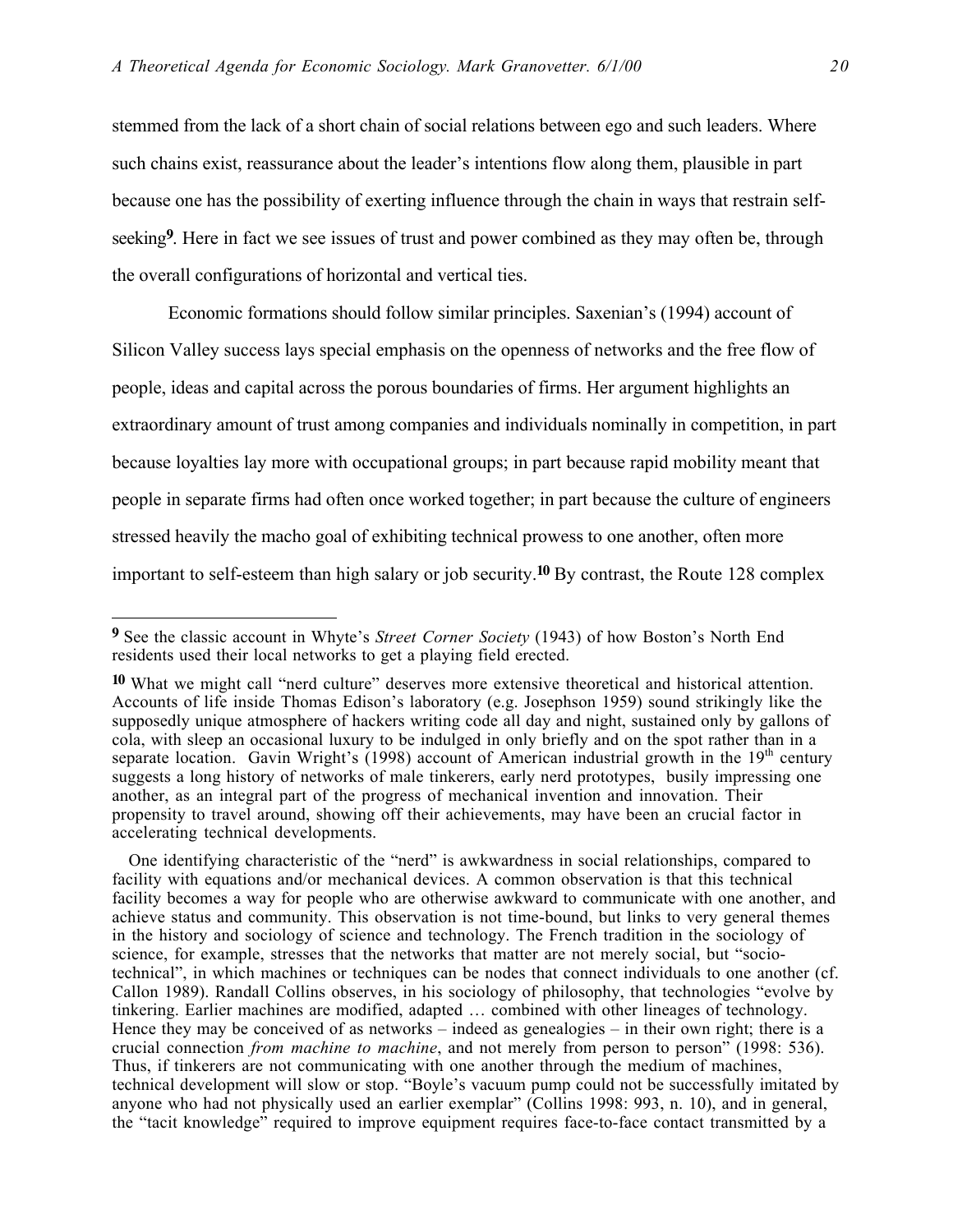in the Boston metropolitan area shows an uncomfortable resemblance to Gans's West End, a collection of what Gernot Grabher has called (in a German context) "cathedrals in the desert", trying to be self-sufficient, avoiding the sharing of ideas or personnel, and ultimately finding this strategy self-defeating in a fast-moving technical environment.**<sup>11</sup>** The successful model resulted from complex intersections of firms, occupational groups and social networks, and a mobilization of goals that were a mixture of personal pride, social standing and financial gain, harnessed to one another in ways that led to achievements no single goal alone could have sustained.

Given the extensive network connections, structural holes are few in such a setting. There is correspondingly little in the way of power centers among Silicon Valley industrial firms, even though some have grown large and important in revenues. But in the supporting infrastructure, such as finance and law, there is much more striking stratification and hierarchy of power. Though the systematic research remains to be done on structures of status and influence, informal accounts suggest that having the right venture capitalist (e.g. Kleiner, Perkins, Caulfield and Byers, or KP in local parlance) or the right law firm (e.g. Wilson, Sonsini, Goodrich and Rosati) is a great advantage in one's industrial progress; such firms therefore have the power to dictate terms favorable to themselves. Historical accounts suggest that this dominance traces back to earlier periods when these leading firms faced a fragmented resource base and were unusually successful in mobilizing across separate networks and sources, as I briefly discussed earlier under the heading of the relative coupling and decoupling of finance and industry.

Another example illustrates and further develops these themes. Richard Locke's *Remaking the Italian Economy* (1995) analyzes contrasting outcomes from the 1970s and 1980s re-structuring of the two major automakers Fiat and Alfa-Romeo. Fiat restructured by vigorously repressing labor unions, creating so much industrial conflict that the entire region suffered. Alfa

personal network (Harry Collins 1974). Thus the details of nerd networks and their coupling and decoupling may have a substantial impact on technical development. For Silicon Valley, see especially accounts of the central role of the "Homebrew Computer Club" in leading to the development of the personal computer (Cringely 1996).

**<sup>11</sup>** This argument seems strongly supported by the 1998 demise of the once-legendary Digital Equipment Corporation, which was bought out by upstart Compaq Computer.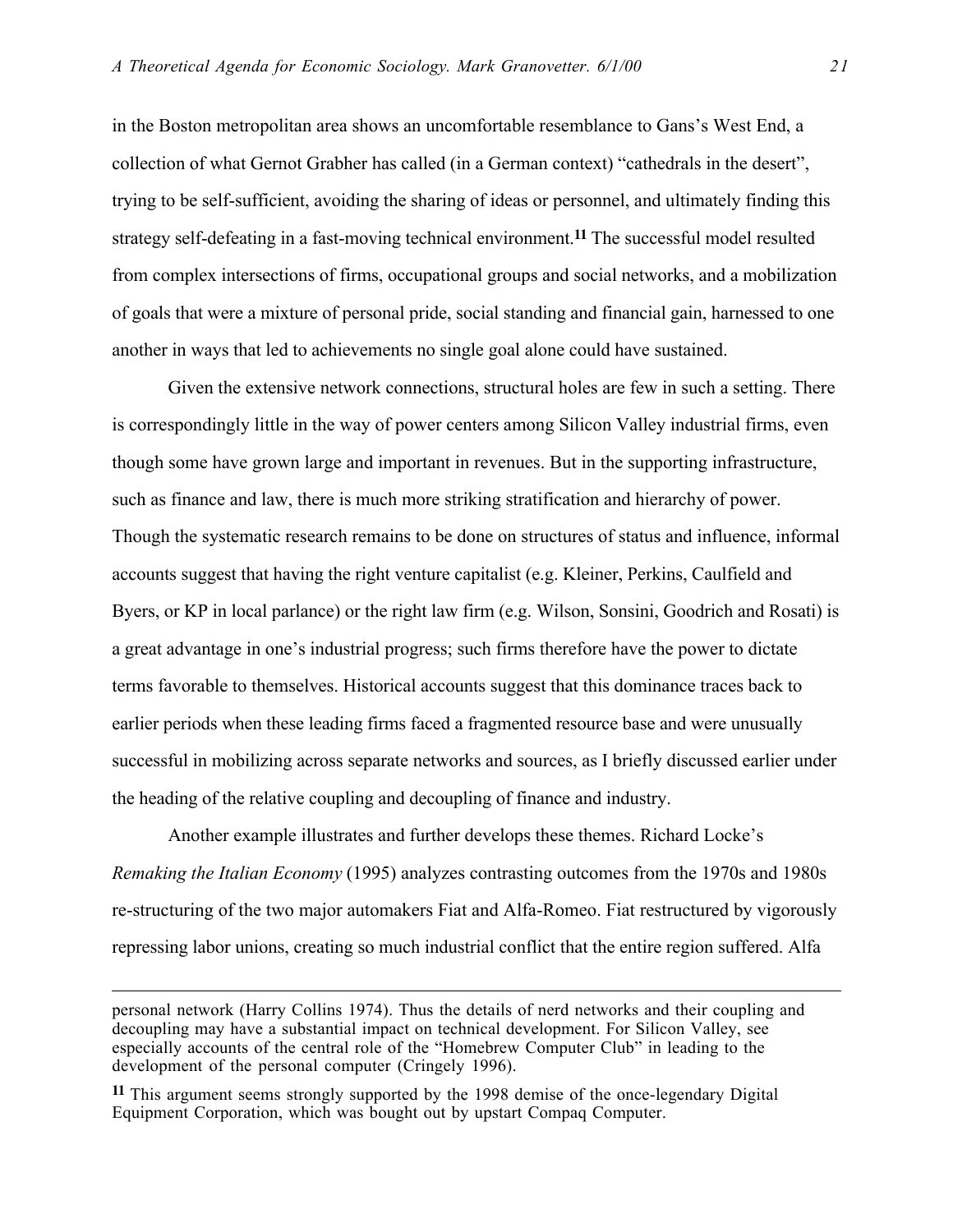Romeo had a more complex negotiated process with a happier regional economic ending. Locke attributes this difference to how networks of political actors and associations were structured in Turin and in Milan. In Fiat's base, Turin, political actors and associations mainly clustered in two opposing camps, one associated with business and the other with labor, having strong internal links but few connections between -- a pattern he refers to as "polarized networks". Milan's pattern was, instead, "polycentric", in which associations and interest groups form a dense network and are linked to one another through many horizontal ties. In polycentric regions, he argues, frequent communication and the larger number of intermediaries mute conflict and keep lines of communications open. In such a structure, trust is facilitated, whereas the absence of intermediaries in Turin aborted attempts by moderates on both sides to reach compromise. The intermediaries humanize the other side by familiarity with it, and provide a line of communication for tentative discussions. In their absence, as in Turin, to express a sentiment of compromise toward the other side looks implausible and even treasonous. Such overtures would falter in any case, since there would be no obvious known and trusted interlocutors to receive them. So the structural situation creates cognitive and normative pressures which reinforce the separation and make conflict more likely.

In his analysis of the textile industry, Locke uses these distinctions to understand why the widely heralded success of small-firm networks in Italy in fact seems subject to sharp regional variations, increasingly failing in some areas while flying high in others. He suggests that whether such a form works is not an abstract matter, but depends on its compatibility with the local social and political networks. In particular, the rather polarized and hierarchical networks of Prato turned out to be much less fertile ground in the longer run for this form than those of polycentric areas such as Biella (Locke 1995; for similar arguments on the auto industry, but at a national level, see Biggart and Guillen 1999).

Here we veer into the territory of "social capital", but the puzzle from the point of view of Putnam's (1993) argument is that all these cities had a rich associational life, supposedly the progenitor of the norms, networks and trust that compose this capital. The difference was that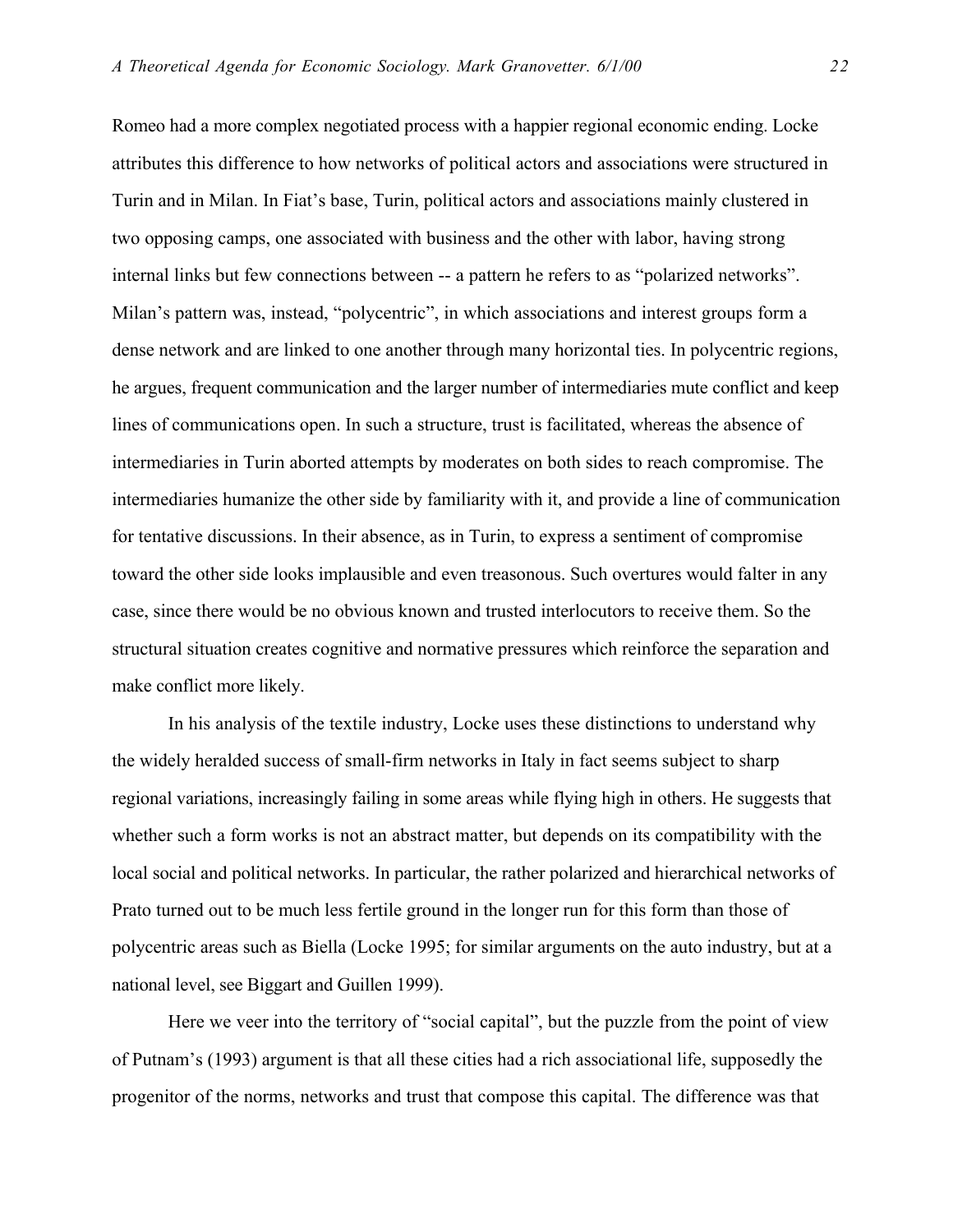Turin's and Prato's associations were structured vertically, with few ties across to other types of association, but with further vertical ties reaching out of the region to national parties or other organizations; Milan or Biella, by contrast, were richer in horizontal ties, of the sort which muted conflict in one case and facilitated the myriad details of inter-firm cooperation in the other. So it is not just the density of associational life that matters for economic (or political) outcomes, but the structure of its ties (as also emphasized, e.g., in Lin's theory of social capital ( 2000)).

These points link to an older tradition of thought that might be called "neo-Tocquevillian"**<sup>12</sup>**, which emphasizes the importance for community, democracy and other political and economic outcomes, of associations and "cross-cutting ties". In Lipset's classic formulation (1963: 77):

> Multiple and politically inconsistent affiliations, loyalties and stimuli reduce the emotion and aggressiveness involved in political choice. For example, in contemporary Germany, a working-class Catholic, pulled in two directions [i.e., toward his class and toward his religion], will most probably vote Christian-Democratic, but is much more tolerant of the Social Democrats than the average middle-class Catholic. …the chances for stable democracy are enhanced to the extent that groups and individuals have a number of cross-cutting, politically relevant affiliations.

More should be said in comparison of these older and newer theoretical traditions, but for now a couple of points seem interesting. One is that while the midcentury literature on "crosscutting ties", emerging as it did from a structural-functional view, stressed their role in conflict reduction (cf. e.g. also the anthropological tradition represented by Gluckman 1965), the existence of cross-cut, which I would characterize as some level of coupling among discrete networks or institutions, also provides channels through which a strategic actor may leverage weak attachments across segments so as to assemble resources into a larger social entity. If that entity is a political structure, we might challenge the idea that such a pattern enhances democracy, since political entrepreneurs might find this the most fertile ground on which to

**<sup>12</sup>** I am indebted to Carlos Forment for this usage.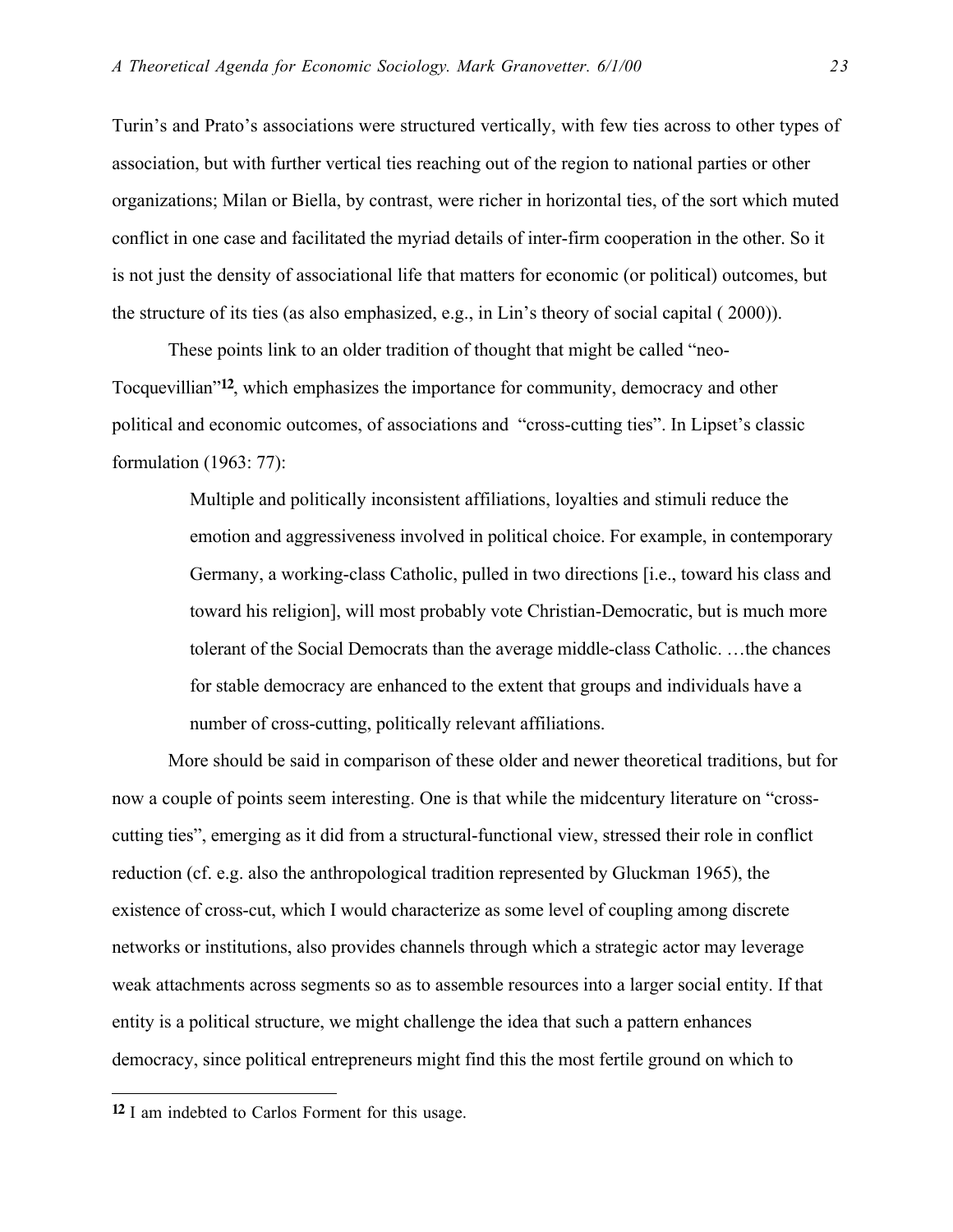assemble empires or other autocratic systems; if the larger entity is an economic organization, such as a business group, conglomerate or strategic alliance, then we are talking about the organization of economic influence, such as that possessed by the Schumpeterian entrepreneur. Here we might think of Alfred Sloan pulling together the bits and pieces assembled earlier but only lightly coupled by William Durant, into General Motors.

Thus, we may distinguish three kinds of structures and corresponding potentials: the highly decoupled structure, without crosscutting ties, might be more prone to conflict when interests collide, but less likely to ever be pulled together into a social phenomenon of larger scale. The weakly coupled structure may lead to more consensual outcomes when conflict arises, but in the presence of an active entrepreneur may most lend itself to the amassing of power or influence over a large social entity. The highly coupled structure has, in effect, less structure. It may be the most amenable to a high level of cooperation, but even less likely than the first type to ever be highly coordinated from a center.

This rough typology has the advantage of stressing structure yet leaving an important role for agency. I take the structures and their connectedness as given, but this can only be for convenience of exposition. Certainly one of the most interesting issues is where these patterns originate. One of the most problematic aspects of early social capital formulations was the idea that current political outcomes are determined by the communal patterns of eight hundred years earlier. But to overcome this requires some focused historical argument about what determines network structures, and to what extent they may be altered by strategic actors who understand how to assemble resources.

### **SUMMARY AND DISCUSSION**

In this paper I have emphasized the need for theory in economic sociology that moves away from reductionist conceptions and purely instrumental formulations. Much that is distinctive in sociological thought lends itself to this movement: the stress on multiple motives, on mixtures of instrumental and non-instrumental action, and the importance of trust, power and norms at a small-scale level of interaction. Larger-scale sociology, with its emphasis on the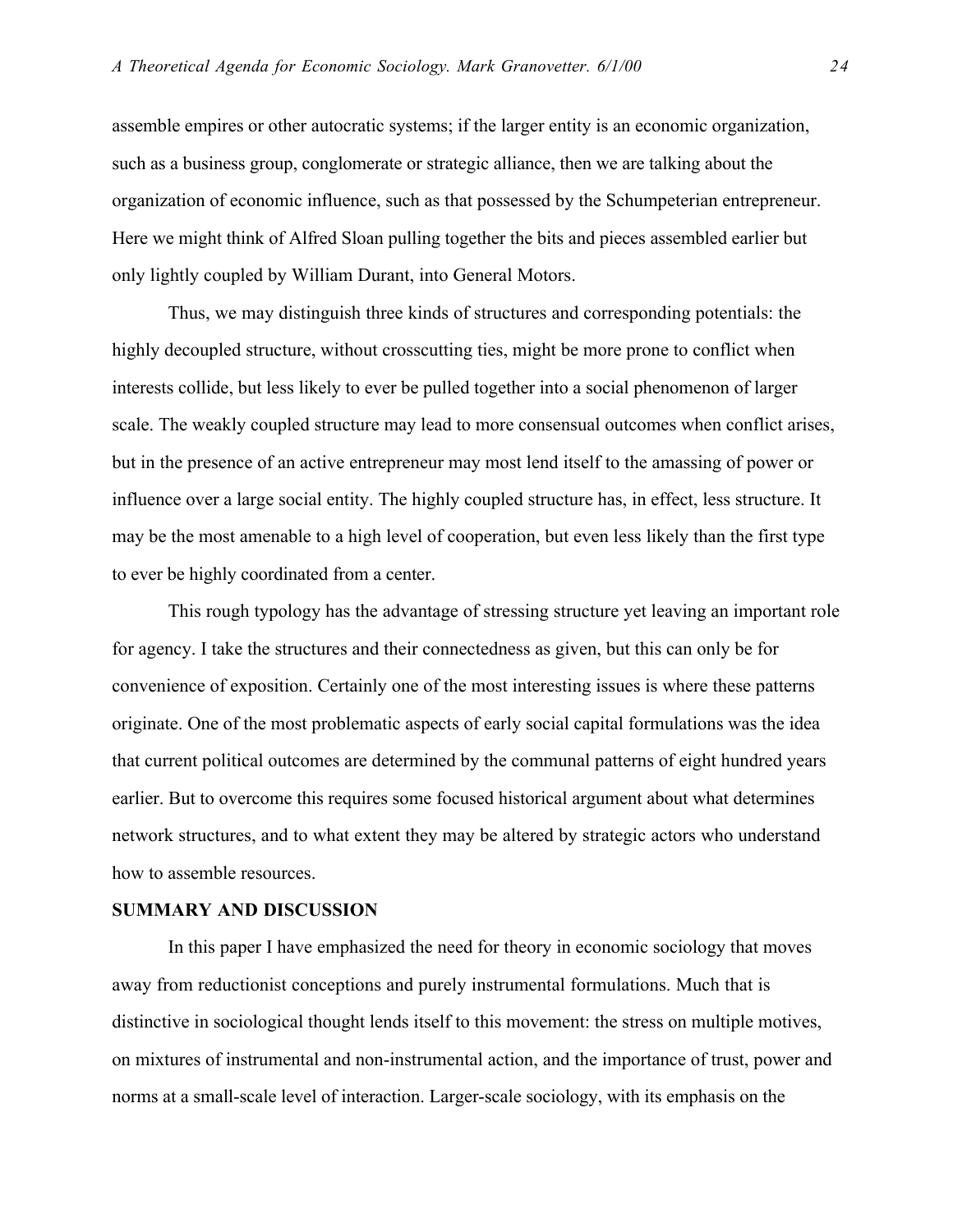intersection of social networks and institutional arrangements, and the intricate interplay of structure and agency through coupling and decoupling, presents further reasons to be suspicious of reductionist accounts, as well as a positive argument about how economic outcomes arise.

I have purposely *not* argued that what is distinctive about structural economic sociology is its emphasis on the embeddedness of action in social networks. While I naturally believe that many of the important contributions of economic sociology stem from its interest in network analysis (cf. Granovetter 1985), a focus on the mechanics of networks alone is not sufficiently distinctive theoretically from instrumentalist theories to lead us toward the more complex synthesis that we seek in understanding the economy. Instead, we need to work harder at connecting social network analysis to the central theoretical problems of sociology. The crucial point is that fundamental concepts like solidarity, power and norms cannot be understood except in relational terms; their very definition relies on social relationships, and they are produced in social networks, as is well understood in the "classics" of Durkheim, Weber, Simmel and Marx. In 1959, Kingsley Davis labeled as a myth the idea that that "functional analysis" was a separate method in sociology and anthropology; structural sociologists must similarly move away from a sectarian view of "network analysis" as a separate theory or method. Its power is that it is coterminous with the central concerns of any institutional analysis, of which the economy is a special case.

If the comparative advantage of relational analysis is its indispensability for understanding trust, solidarity, cooperation, power, domination, compliance, norms and identity, it does not follow that we should abandon the sophisticated analysis of how individuals pursue incentives in well-defined social spaces. This set of arguments, pursued for generations by cadres of many of the best and brightest social scientists, has reached a high level of refinement. The most daunting agenda for a unified social science is to integrate such analyses with the more contextually complex arguments of structural sociology. It is a rather special case where context stands still and is decoupled from rational action in a clearly identified social space; yet this special case has commanded the vast majority of intellectual resources poured into understanding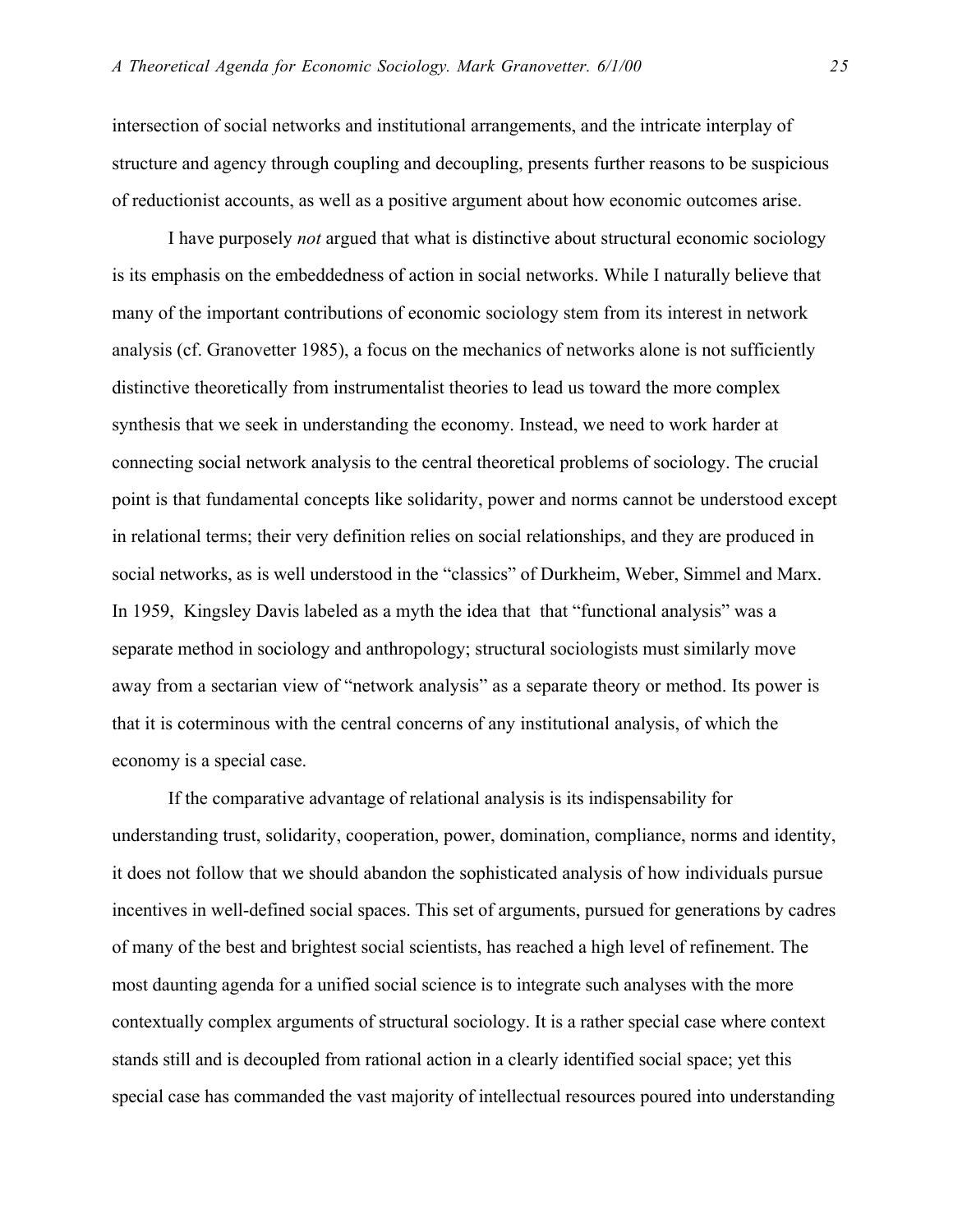the economy. The challenge for the new century is to build theory for the more general case, where contexts, structures and individual actions interact and change together. The world has not stood still, and theory has a lot of catching up to do.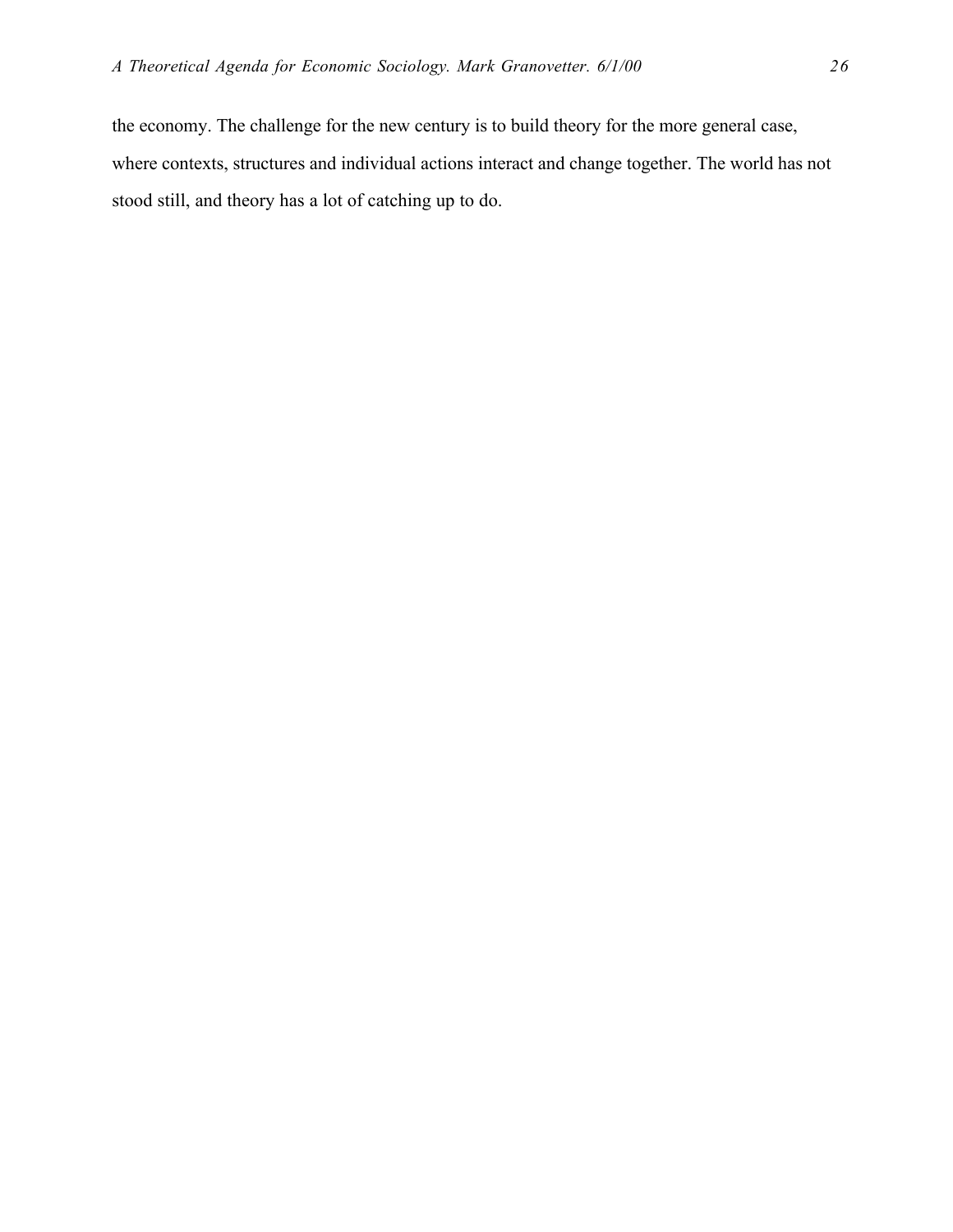#### **REFERENCES**

Axelrod, Robert. 1984. *The Evolution of Cooperation*. New York: Basic Books.

- Barth, Fredrik. 1967. "Economic Spheres in Darfur". Pp. 149-174 in Raymond Firth, editor, *Themes in Economic Anthropology.* London: Tavistock.
- Biggart, Nicole and Mauro Guillen. 1999. "Developing Difference: Social Organization and the Rise of the Auto Industries of South Korea, Taiwan, Spain and Argentina". *American Sociological Review*, 64 (October): 722-747

Blau, Peter. 1963. *Exchange and Power in Social Life*. New York: Wiley.

- Bohannan, Paul and George Dalton, eds. 1962. *Markets in Africa*. Evanston, IL: Northwestern University Press.
- Boorman, Scott. 1975. "A Combinatorial Optimization Model for the Transmission of Job Information Through Contact Networks." *Bell Journal of Economics* 6 (1): 216-249.
- Burawoy, Michael. 1979. *Manufacturing Consent: Changes in the Labor Process Under Monopoly Capitalism.* Chicago: University of Chicago Press.

Burt, Ronald. 1992. *Structural Holes*. Cambridge, MA: Harvard University Press.

- Callon, Michel. 1989. "Society in the Making. The Study of Technology as a Tool for Sociological Analysis". Pp. 83-103 in W. Bijker et al, editors, *The Social Construction of Technological Systems.* Cambridge, MA: MIT Press.
- Collins, Harry. 1974. "The TEA Set: Tacit Knowledge and Scientific Networks". *Science Studies* 4: 165-186.
- Collins, Randall. 1998. *The Sociology of Philosophies.* Cambridge: Harvard University Press.
- Cringely, Robert X. 1996. *Accidental Empires*. New York: HarperCollins.
- Crozier, Michel. 1963. *The Bureaucratic Phenomenon*. Chicago: University of Chicago Press.
- Davis, Kingsley. 1959. "The Myth of Functional Analysis as a Special Method in Sociology and Anthropology". *American Sociological Review* 24(December): 757-772.
- Durkheim, Emile. 1893. *The Division of Labor in Society*. Translated by W.D. Halls (1984). New York: The Free Press.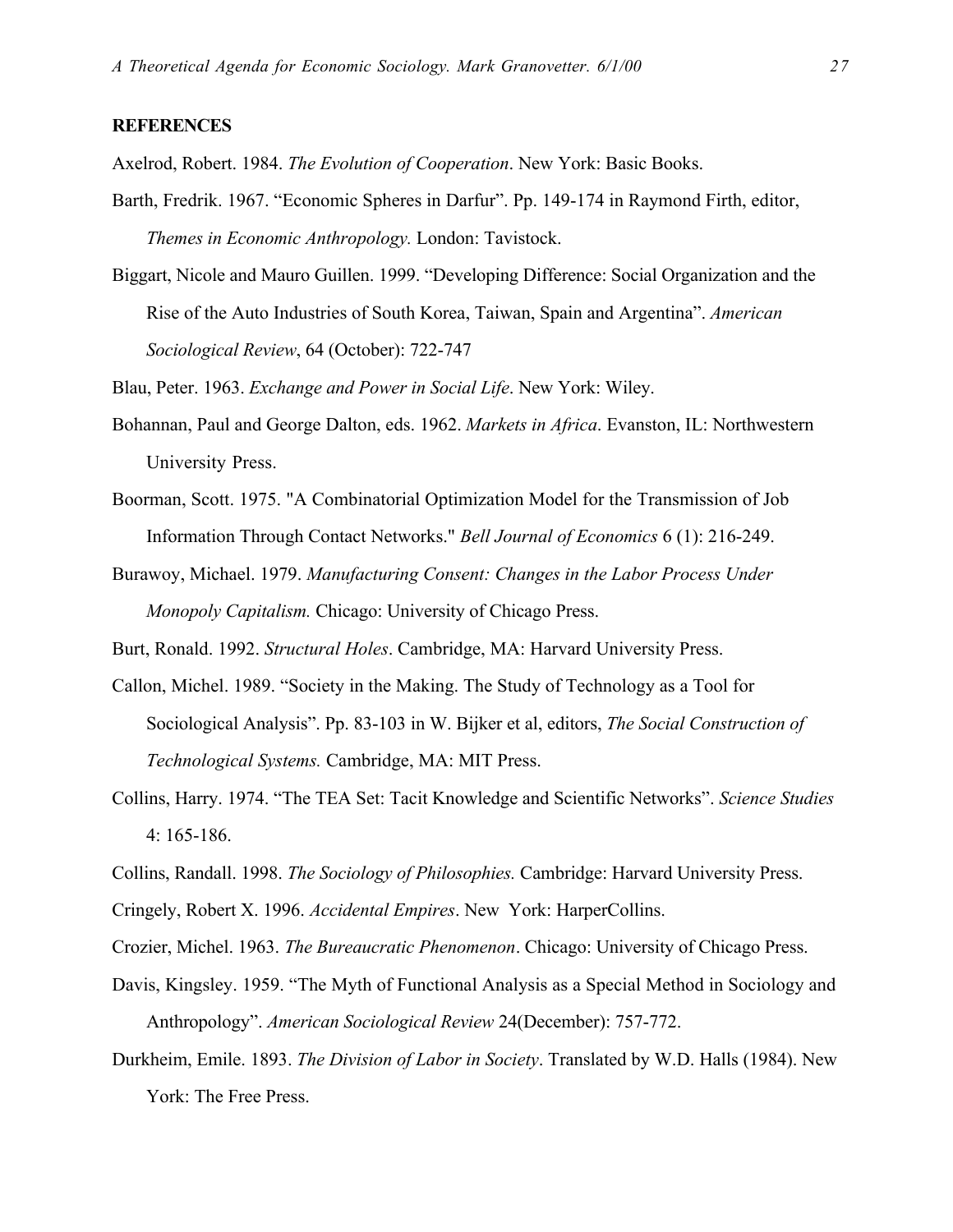Eisenstadt, Shmuel N. 1963. *The Political Systems of Empires.* New York: Free Press.

- Freeland, Robert. 1996. "The Myth of the M-Form: Governance, Consent and Organizational Change". *American Journal of Sociology* 102 (September): 483-526.
- Friedkin, Noah. 1980. "A Test of the Structural Features of Granovetter's 'Strength of Weak Ties' Theory". *Social Networks* 2: 411-422.
- Gambetta, Diego, editor. 1988. *Trust*. Oxford: Blackwell.
- Gans, Herbert. 1963. *The Urban Villagers.* Glencoe, IL: The Free Press.
- Gluckman, Max. 1965. *Politics, Law and Ritual in Tribal Society*. Chicago: Aldine.
- Granovetter, Mark. 1973. "The Strength of Weak Ties". *American Journal of Sociology* 78 (May): 1360-1380.
- Granovetter, Mark. 1990. "The Old and the New Economic Sociology: A History and an Agenda". Pp. 89-112 in R. Friedland and A.F. Robertson, editors, *Beyond the Marketplace: Rethinking Economy and Society*. New York: Aldine.
- Granovetter, Mark. 1995. *Getting a Job: A Study of Contacts and Careers*. Second Edition. Chicago: University of Chicago Press.
- Granovetter, Mark. 1999. "Coase Encounters and Formal Models: Taking Gibbons Seriously". *Administrative Science Quarterly* 44: 158-162.
- Granovetter, Mark and Patrick McGuire. 1998. "The Making of an Industry: Electricity in the United States". Pp. 147-173 in M. Callon, ed., *The Laws of the Markets.* Oxford: Blackwell.
- Granovetter, Mark and Charles Tilly. 1988. "Inequality and Labor Processes". In Neil Smelser, editor, *Handbook of Sociology*. Beverly Hills, CA: Sage Publications.
- Hirschman, Albert. 1982. "Rival Interpretations of Market Society: Civilizing, Destructive or Feeble?" *Journal of Economic Literature* 20(4): 1463-1484.
- Josephson, Matthew. 1959. *Edison: A Biography.* New York: McGraw Hill.
- Kaplan, David. 1999. *The Silicon Boys.* New York: William Morrow and Company.
- Kirzner, Israel. 1973. *Competition and Entrepreneurship.* Chicago: University of Chicago Press.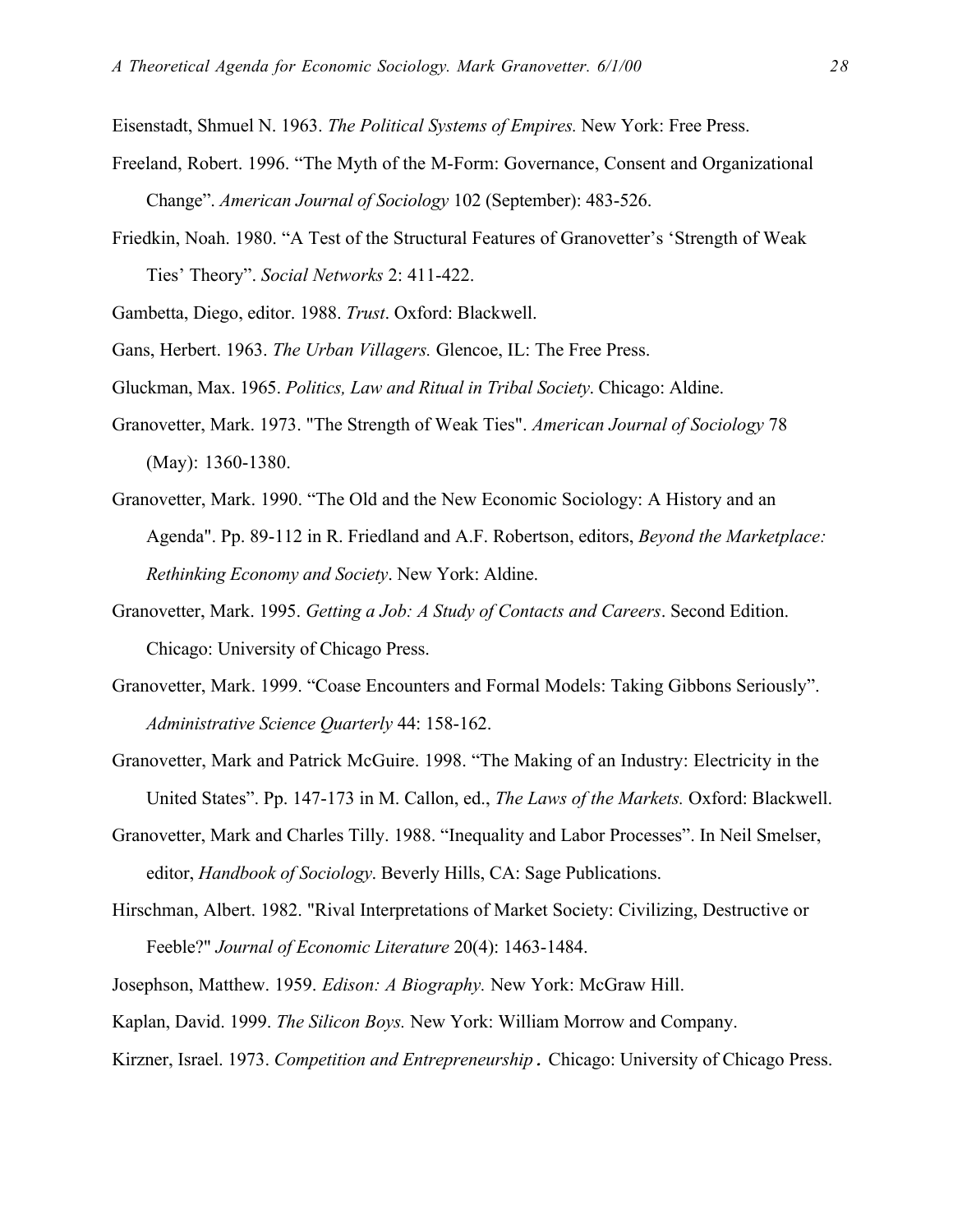- Lamoreaux, Naomi. 1994. *Insider Lending: Banks, Personal Connections, and Economic Development in Industrial New England.* New York: Cambridge University Press.
- Lin, Nan. 2000. *Social Capital: A Theory of Social Structure and Action.* New York: Cambridge University Press.

Lipset, S.M. 1963. *Political Man*. Garden City, NY: Doubleday Anchor.

Locke, Richard. 1995. *Remaking the Italian Economy*. Ithaca, NY: Cornell University Press.

- Olson, Mancur. 1965. *The Logic of Collective Action.* Cambridge: Harvard University Press.
- Padgett, John and Christopher Ansell. 1993. "Robust Action and the Rise of the Medici, 1400- 1434". *American Journal of Sociology* 98(6): 1259-1319.
- Parsons, Talcott. 1966. *Societies: Comparative and Evolutionary Perspectives.* Englewood Cliffs, NJ: Prentice-Hall.
- Putnam, Robert. 1993. *Making Democracy Work*. Princeton, NJ: Princeton University Press.
- Radin, Margaret. 1996. *Contested Commodities*. Cambridge, MA: Harvard University Press.
- Saxenian, AnnaLee. 1994. *Regional Advantage: Culture and Competition in Silicon Valley and Route 128*. Cambridge, MA: Harvard University Press.
- Schumpeter, Joseph. 1979 [1926]. *The Theory of Economic Development*. Second Edition. New Brunswick, NJ: Transaction Press.
- Sen, Amartya. 1977. "Rational Fools". *Philosophy and Public Affairs* 6(4): 317-344
- Sen, Amartya and Bernard Williams. 1982 *Utilitarianism and Beyond*. New York: Cambridge University Press.
- Thompson, E.P. 1971. "The Moral Economy of the English Crowd in the Eighteenth Century". *Past and Present*. 50 (February): 76-136.
- Tilly, Charles. 1975. *The Formation of National States in Western Europe*. Princeton: Princeton University Press.
- Weber, Max. 1921. *Economy and Society*. Edited and Translated by Guenther Roth and Claus Wittich (1968). New York: Bedminster Press.